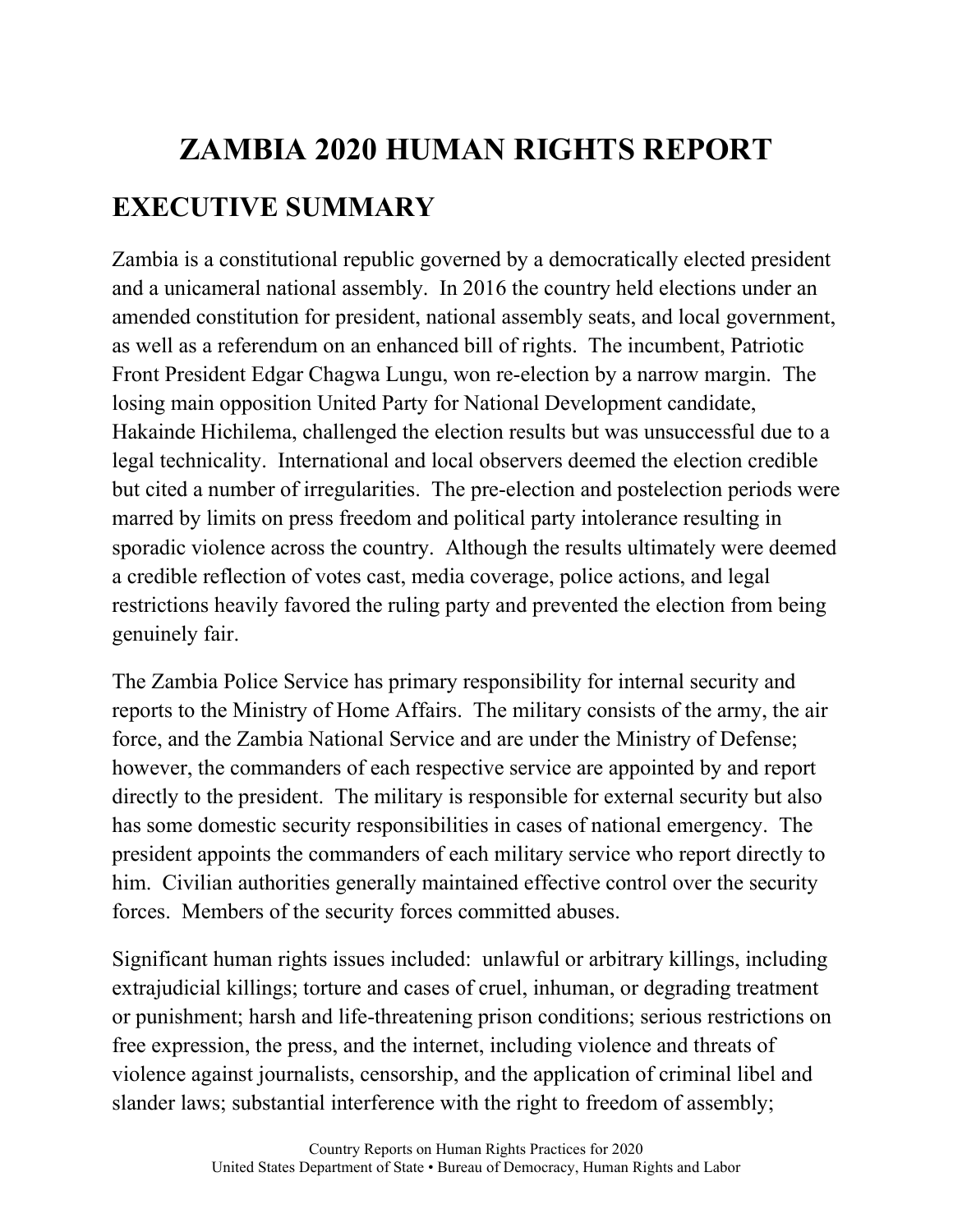official corruption; the existence and use of laws criminalizing consensual samesex sexual conduct between adults; and widespread child labor.

The government took steps to investigate, prosecute, and punish perpetrators of human rights law violations. Nevertheless, impunity remained a problem because perpetrators affiliated with the ruling party or serving in government were either not prosecuted for serious crimes or, if prosecuted, were acquitted or released after serving small fractions of prison sentences. The government applied the law selectively to prosecute or punish individuals who committed abuses and mostly targeted those who criticized the ruling party.

# **Section 1. Respect for the Integrity of the Person, Including Freedom from**

## **a. Arbitrary Deprivation of Life and Other Unlawful or Politically Motivated Killings**

There were numerous reports government agents committed arbitrary and unlawful killings similar to the following examples. On February 13, police in Lusaka shot and wounded two protesters and shot and killed a boy age 14 during a peaceful demonstration against police violence and use of excessive force. Police spokesperson Ester Katongo stated no police officer would be charged because the killing of the boy was "by mistake." Minister of Home Affairs Stephen Kampyongo justified police use of live ammunition to restore order. The Human Rights Commission (HRC)--an independent constitutional body--criticized the minister's statement as indirectly encouraging the use of lethal force against peaceful demonstrators. On September 27, a police officer shot and killed Timothy Zulu of Kamanga age 17 as he fled police enforcement of COVID-19 pandemic curfew restrictions at a Lusaka nightclub. The police officer responsible for the killing was charged with murder. His case was pending trial at year's end.

On April 9, the Livingstone High Court convicted police officers Marstone Simweene and Muyunda Mufungulwa of the 2018 murder of Lemmy Mapeke at Macha Police Post in Choma and sentenced them to death. The conviction was under appeal at year's end. On April 23, the Lusaka High Court awarded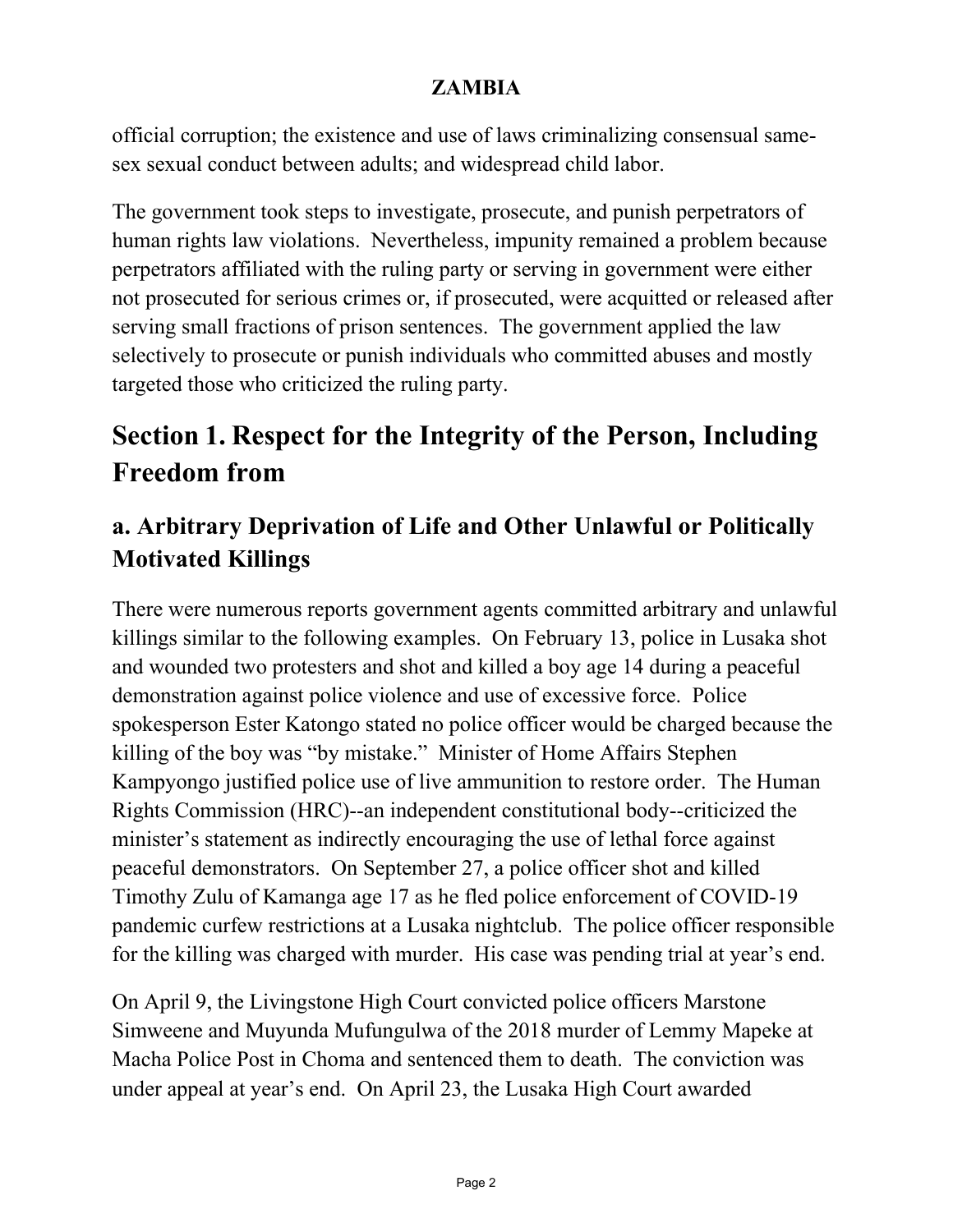substantial compensation to the family of University of Zambia student Vespers Shimuzhila due to police negligence in her 2018 death. Shimuzhila died from "asphyxia due to smoke" from a fire in her dormitory room caused by errant teargas canisters shot by police during a student demonstration.

### **b. Disappearance**

There were no reports of disappearances by or on behalf of government authorities.

### **c. Torture and Other Cruel, Inhuman, or Degrading Treatment or Punishment**

The constitution prohibits cruel, inhuman, or degrading treatment or punishment; however, no law addresses torture specifically. Local media reported police used arbitrary and excessive force to enforce public health regulations implemented to prevent the spread of COVID-19. According to the nongovernmental organization (NGO) Chapter One Foundation, police routinely beat individuals found frequenting bars and other commercial locations in violation of COVID-19 restrictions.

Impunity was a significant problem within the security forces, particularly police, and was especially common during the COVID-19 pandemic. The factors that contributed to impunity were a lack of training in, understanding of, and respect for human rights. The HRC investigates allegations of abuse. According to the HRC, police frequently used disproportionate force. On June 11, the Zambia Police Service with the HRC and UN Development Program assistance instituted COVID-19 standard operating enforcement procedures that provide for the enforcement of COVID-19 measures by security and law enforcement officers in a manner that safeguards human rights.

#### **Prison and Detention Center Conditions**

Physical conditions in prisons and detention centers remained harsh and life threatening due to overcrowding, frequent outbreaks of disease, food and potable water shortages, poor sanitation, and inadequate medical care.

**Physical Conditions:** Overcrowding in prisons and other detention facilities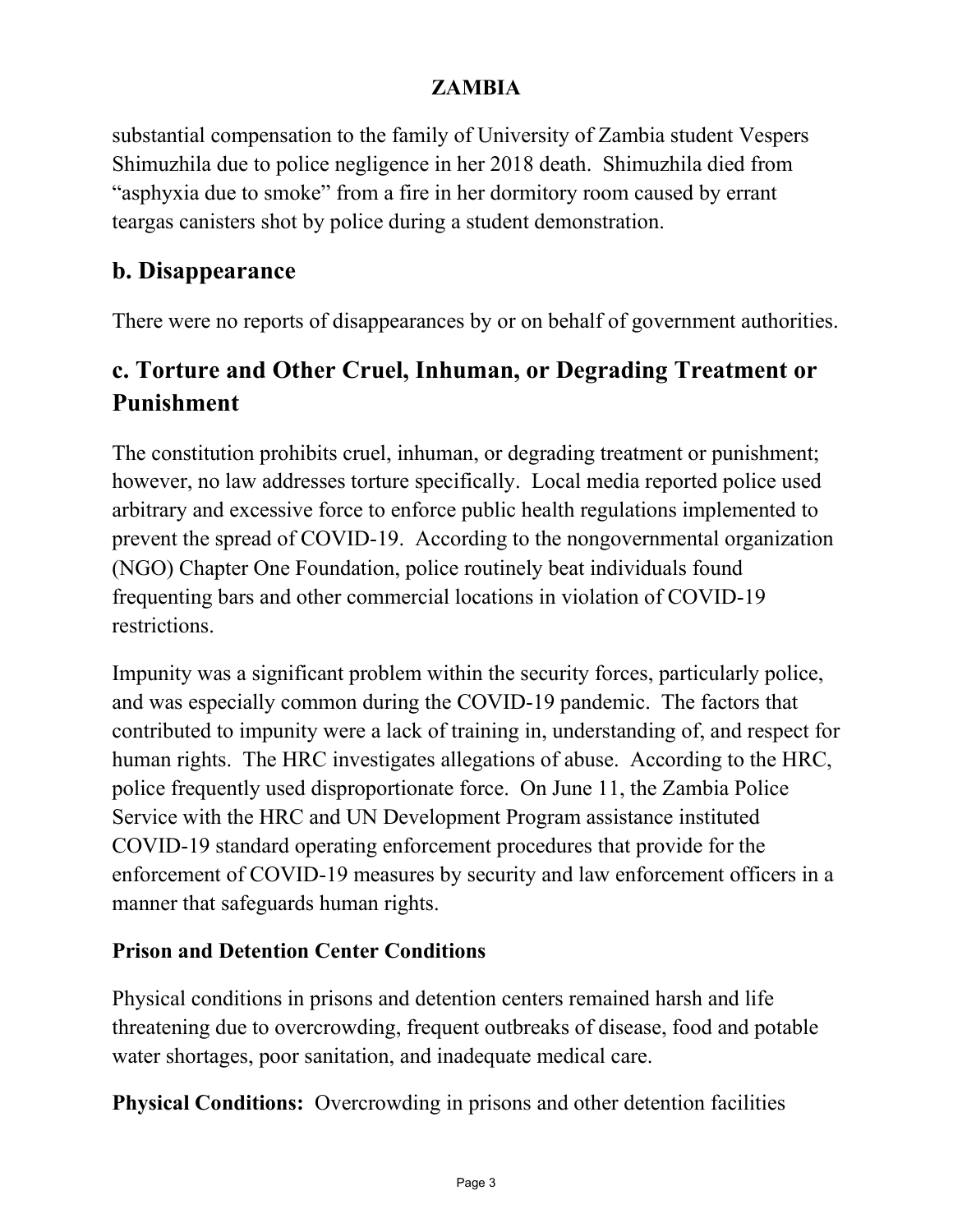remained a problem. According to the HRC, other than the Mwembeshi, Monze, and Kaoma prisons constructed in recent year, prisons were in a "deplorable" state and exceeded capacity by 300 per cent. The NGO Prisons Care and Counseling Association (PRISCCA), congestion due to a slow-moving judicial system, outdated laws, and increased incarceration due to higher numbers of prosecutions of petty offenses. Other factors included limitations on magistrates' powers to impose noncustodial sentences, a retributive police culture, and poor bail and bonding conditions. Indigent inmates lacked access to costly bail and legal representation. A shortage of high court judges in the country's six provinces delayed the execution of magistrate orders to transfer juveniles being held with adults in prisons and jails to reformatories. In response to the COVID-19 pandemic, authorities reduced overcrowding by pardoning nonviolent offenders. In May the president pardoned 2,984 inmates and in October an additional 966 inmates.

There were no reports of deaths in prison attributed to physical conditions.

The law requires separation of different categories of prisoners, but only gender separation was routinely practiced. According to the HRC, some correctional facilities did not strictly follow guidelines on separating different prisoner categories. For example, at Lusaka Correctional Facility, the HRC found that juvenile and adult prisoners were comingled during the day. Incarcerated women who had no alternative for childcare could choose to have their infants and children younger than age four with them in prison. According to PRISCCA, facilities designated for pretrial detainees included convicted juvenile and adult inmates because the three reformatories and the three designated prisons were overcrowded.

Inadequate ventilation, temperature control, lighting, and basic and emergency medical care remained problems. Many prisons had deficient medical facilities, and female inmates' access to gynecological care was extremely limited. Many prisons had meager food supplies. Lack of potable water resulted in serious outbreaks of waterborne and foodborne diseases, including dysentery and cholera. According to PRISCCA and the HRC, prison food was nutritionally inadequate, and prisoners noted insufficient bedding (blankets and mattresses) and poor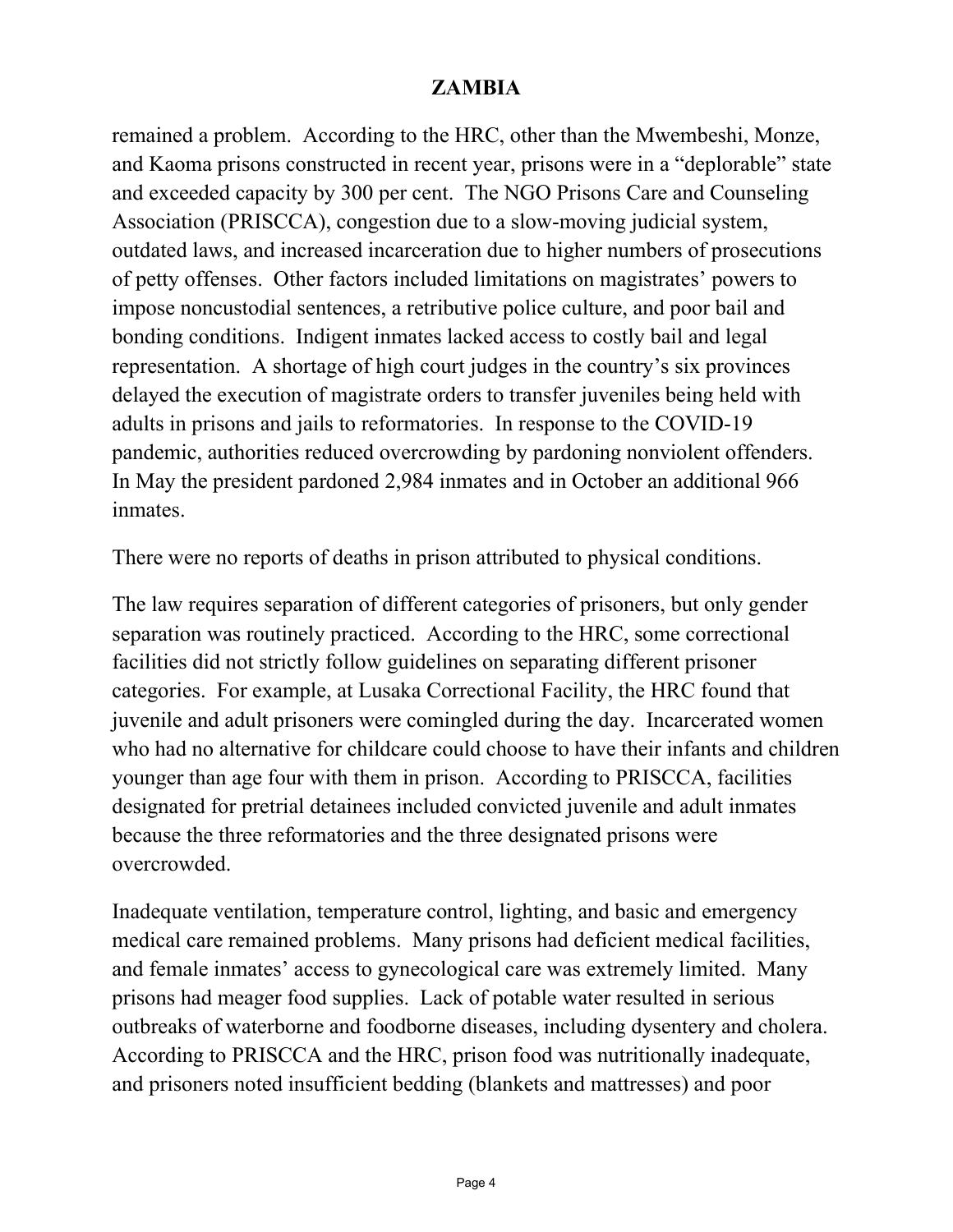sanitation. The prison health-care system remained understaffed. The incidence of tuberculosis remained high due to overcrowding, poor sanitation, lack of compulsory testing, and prisoner transfers. The supply of tuberculosis medication and other essential drugs was erratic. Failure to remove or quarantine sick inmates resulted in the spread of tuberculosis and other illnesses and the deaths of several prisoners.

The HRC and PRISCCA expressed concern at the lack of isolation facilities for the sick and for persons with psychiatric problems. Although prisoners infected with HIV/AIDS were able to access antiretroviral treatment services within prison health-care facilities, their special dietary needs and those of persons under treatment for tuberculosis were inadequately met. Prisons also failed to address adequately the needs of persons with disabilities.

**Administration:** A formal mechanism to investigate allegations of prisoner mistreatment existed through the Police Public Complaints Commission. The commission received complaints and disciplined some erring police and prison officers, but human rights groups reported it did not effectively investigate complaints and was staffed by former officers who were often hesitant to prosecute their colleagues.

**Independent Monitoring:** The government permitted prison monitoring by independent local and international NGOs and religious institutions.

### **d. Arbitrary Arrest or Detention**

The law prohibits arbitrary arrest and detention. It also provides for the right of any person to challenge the lawfulness of his or her arrest or detention in court. Although the government generally observed these requirements, there were frequent reports of arbitrary arrests and detentions, even in situations of civil disputes.

### **Arrest Procedures and Treatment of Detainees**

The constitution and law require authorities to obtain a warrant before arresting a person for most offenses. Police officers do not need a warrant, however, if they suspect a person has committed offenses such as treason, sedition, defamation of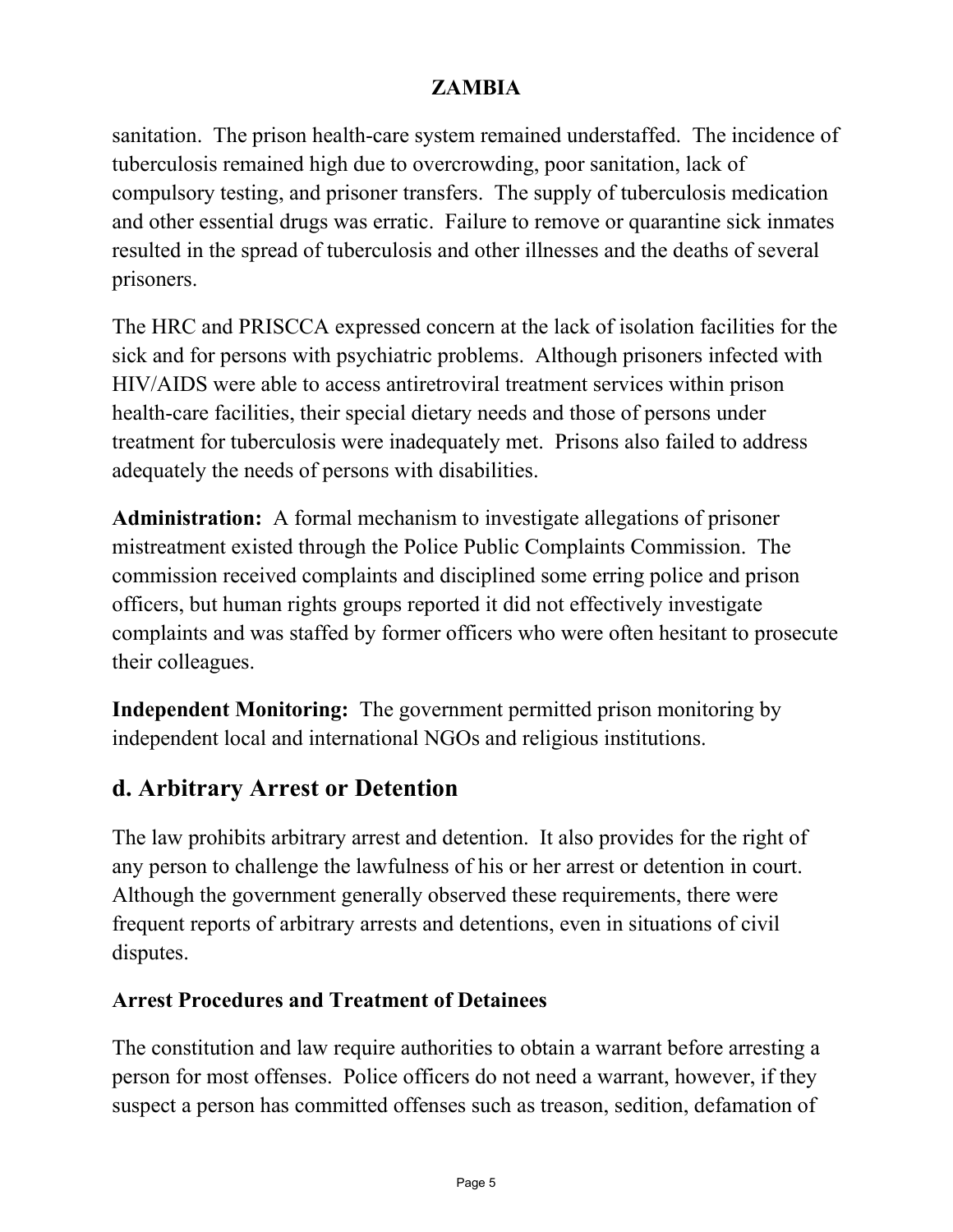the president, or unlawful assembly. Police rarely obtained warrants before making arrests regardless of the offense.

Although the law requires that detainees appear before a court within 24 to 48 hours of arrest and be informed of the charges against them, authorities routinely held detainees for as long as six months before trial. The HRC noted this abuse remained common, particularly in rural districts, where subordinate courts operated in circuits because detainees could be tried only when a circuit court judge was in the district.

Based on a constitutional presumption of innocence, the law provides for bail in most cases. Bail is not granted for persons charged with murder, aggravated robbery, narcotics violations, espionage, or treason. Before granting bail courts often required at least one employed person, usually a government employee, to vouch for the detainee.

Detainees generally did not have prompt access to a lawyer. Although the law obligates the government to provide an attorney to indigent persons who face serious charges, many defendants were unaware of this right. The government's legal aid office and the Legal Resources Foundation provided legal services to some indigent arrestees but could not meet demand.

**Arbitrary Arrest:** According to human rights groups, arbitrary or false arrest and detention continued. Police often summoned family members of criminal suspects for questioning, and authorities arrested criminal suspects based on uncorroborated accusations or as a pretext for extortion. Human rights groups reported police routinely detained citizens when enforcing COVID-19 restrictions. In August police arrested and fined persons not wearing facemasks in public. Those unable or unwilling to pay the fine faced six months' imprisonment. Inspector General of Police Kakoma Kanganja suspended the practice following a public outcry and stated the arrests constituted an abuse of power.

**Pretrial Detention:** Prolonged pretrial detention, including that of irregular migrants awaiting trial or removal, continued to be a problem. On average detainees spent an estimated six months in pretrial detention, which often exceeded the maximum length of the prison sentence corresponding to the detainee's alleged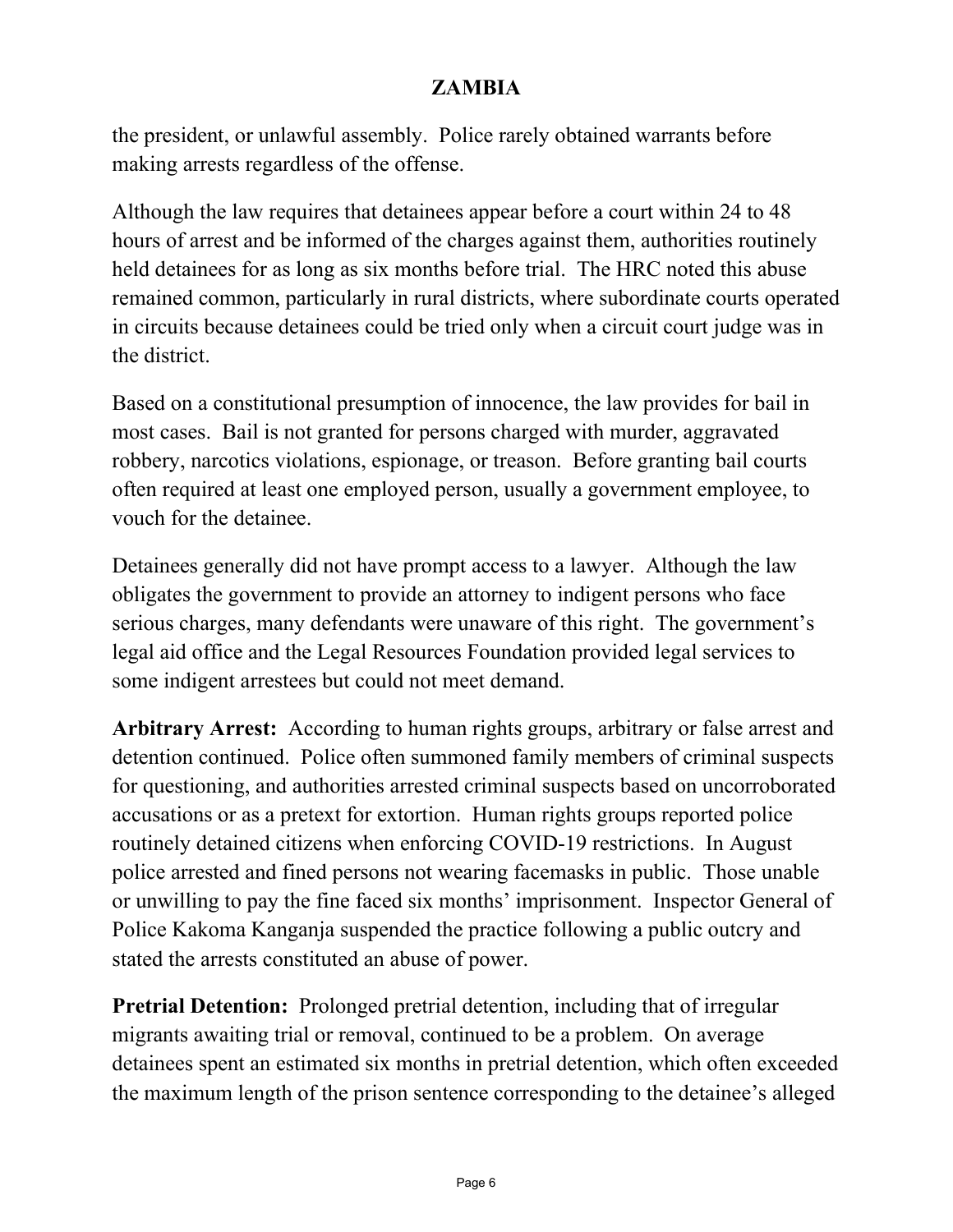crime. Contributing factors included inability to meet bail requirements, trial delays, and trial continuances due to absent prosecutors and their witnesses.

**Detainee's Ability to Challenge Lawfulness of Detention before a Court:** Detainees have the right to challenge in court the legal basis or arbitrary nature of their detention, but police often prevented detainees from filing challenges to prolonged detention.

### **e. Denial of Fair Public Trial**

The constitution provides for an independent judiciary. While the government largely refrained from direct interference, the Ministry of Finance's control of the judiciary's budget limited judicial independence. In most cases authorities respected court orders.

### **Trial Procedures**

The constitution provides for the right to a fair and public trial, but the judicial system was open to influence by the ruling party in cases in which it had an interest. While the law provides the right to a presumption of innocence, to be informed promptly of charges, and to be present at a fair and timely trial, these rights were not consistently protected. There were reports of lengthy detentions without trial and defendants who were not informed promptly of charges against them, and the overburdened and insufficiently resourced judicial system led to lengthy and delayed trial procedures. For example, in December 2019 Chama Fumba, the hip hop recording artist popularly known as Pilato and two other persons were arrested for holding a meeting without a permit at the Youth Community Training Centre of the Roman Catholic Diocese of Livingstone. They were charged with unlawful assembly and in September tried and acquitted.

While defendants enjoy the right to consult with an attorney of their choice, to have adequate time to prepare a defense, to present their own witnesses, and to confront or question witnesses against them, courts rarely provide indigent defendants with an attorney at state expense despite a legal requirement to do so. Interpretation services in local languages were available in most cases. There were no reports of defendants being compelled to testify or confess guilt. Defendants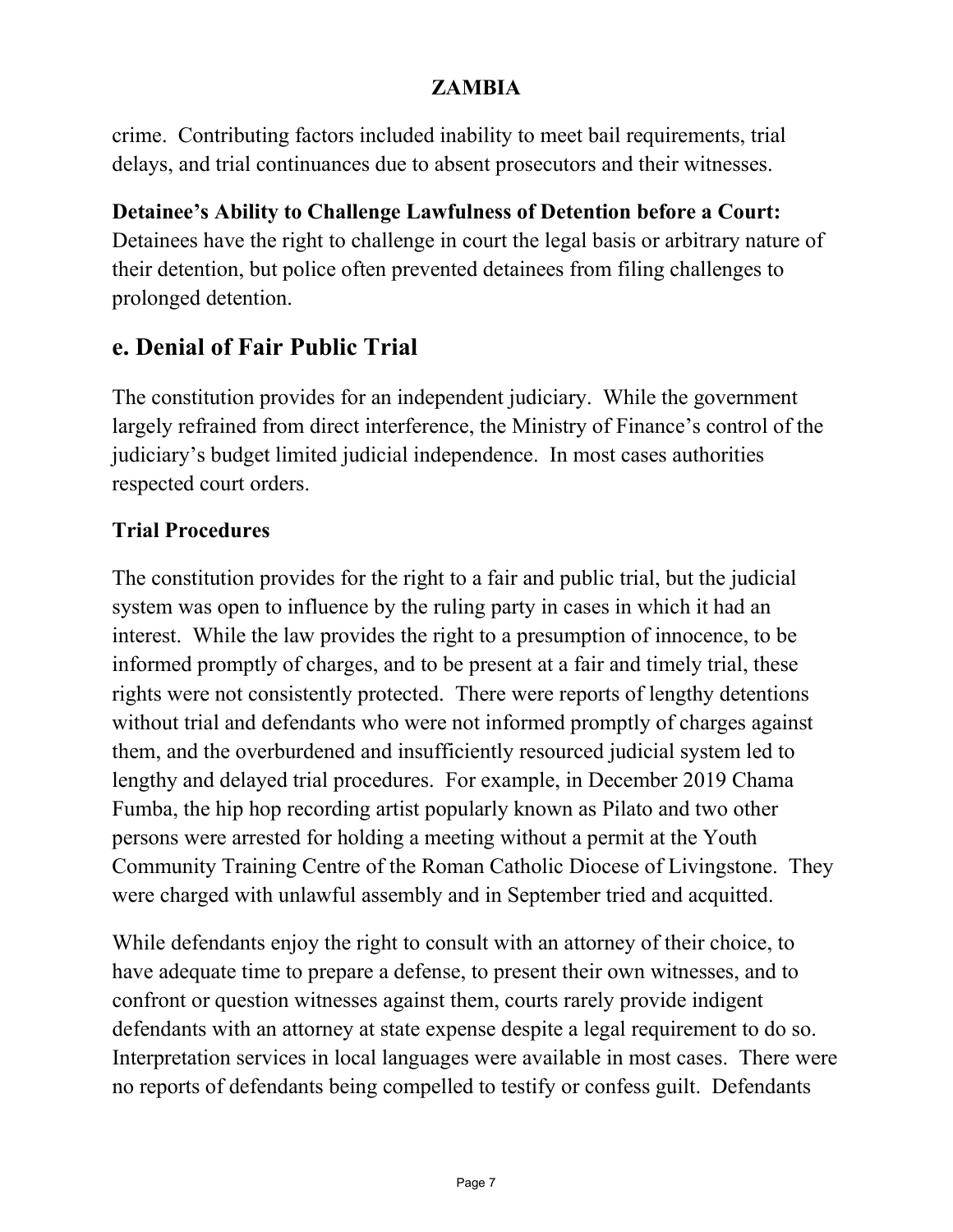have the right to appeal.

### **Political Prisoners and Detainees**

Although there were politically motivated arrests, there were no reports of lengthy detention or imprisonment of individuals for political reasons.

### **Civil Judicial Procedures and Remedies**

Although individuals or organizations may seek redress for human rights violations from the High Court, lack of access to affordable or pro bono legal services prevented many persons from exercising this right.

### **f. Arbitrary or Unlawful Interference with Privacy, Family, Home, or Correspondence**

The constitution and law prohibit such actions, but the government frequently did not respect these prohibitions. The law requires a search or arrest warrant before police may enter a home, except during a state of emergency or when police suspect a person has committed an offense such as treason, sedition, defaming the president, or unlawful assembly. Unlike in prior years, there were no reports that government authorities entered homes without judicial or other appropriate authorization.

Domestic human rights groups reported authorities routinely detained, interrogated, and physically abused family members or associates of criminal suspects to obtain their cooperation in identifying or locating the suspects.

The law grants the Drug Enforcement Commission, the Zambia Security and Intelligence Service, and police authority to monitor communications using wiretaps with a warrant based on probable cause, and authorities generally respected this requirement. The government required cell phone service providers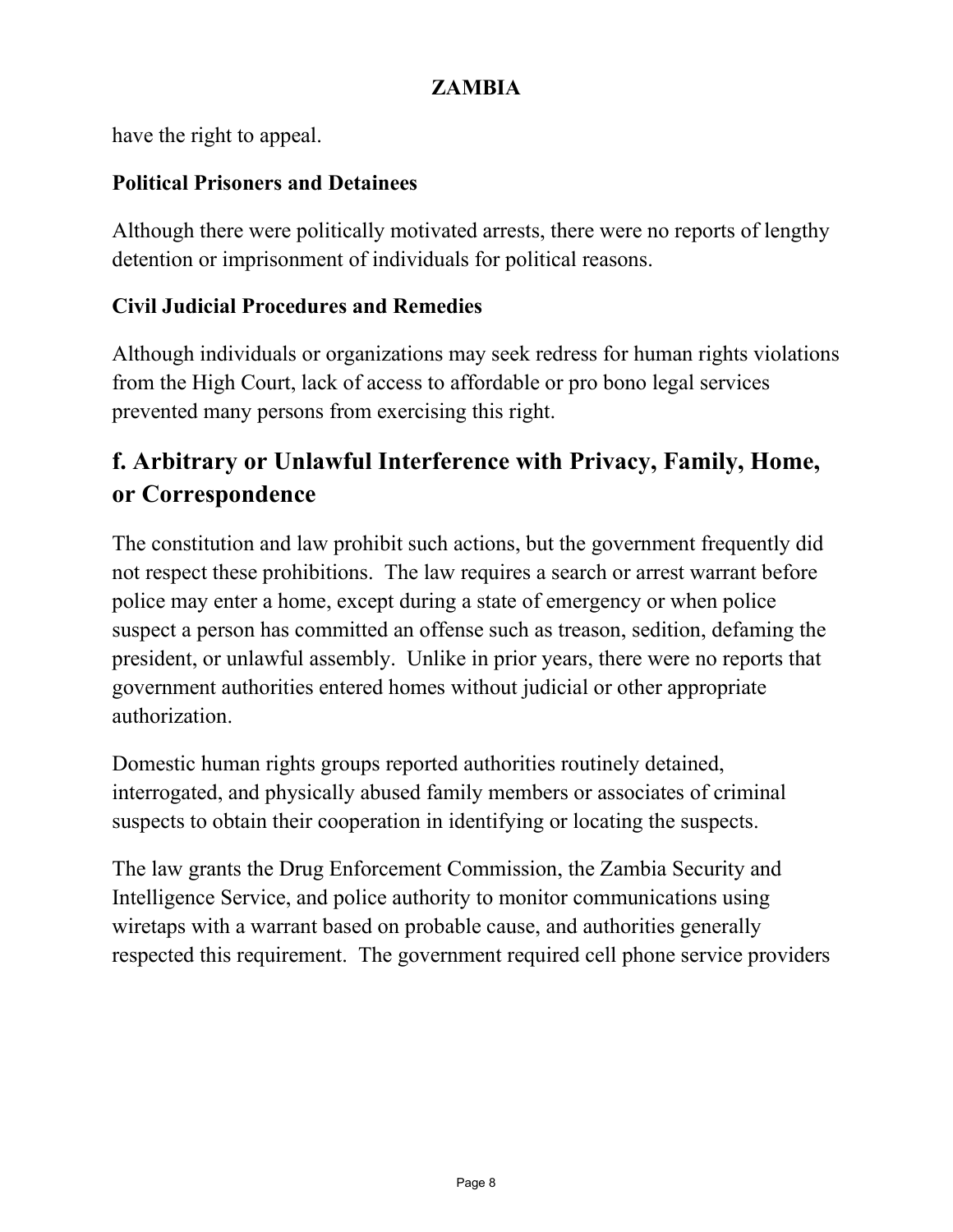to register all subscriber identity module (SIM) cards.

# **Section 2. Respect for Civil Liberties, Including**

### **a. Freedom of Expression, Including for the Press**

Although the constitution and law provide for freedom of expression, including for the press, it has provisions that permit restrictions of these fundamental rights and freedoms in certain circumstances. In particular Article 22(3) allows the restriction of freedom of expression in the interests of national defense, public safety, public order, and public health, or for the purpose of protecting the reputations, rights, and freedoms of others and maintaining the authority and independence of the courts. Based on these provisions, the government may restrict these freedoms using subsidiary laws such as the Penal Code, Public Order Act, Preservation of Public Security Act, and Emergency Powers Act.

**Freedom of Speech:** The government remained sensitive to criticism--particularly from the political opposition and civil society--and restricted the ability of individuals to criticize it freely or discuss matters of general public interest. For example, on March 13, the acting chief registrar of the High Court banned prominent Lusaka lawyer John Sangwa from appearing before court because he stated that Constitutional Court judges were "unqualified and incompetent." Local and international organizations condemned the ban, including the UN Special Rapporteur on the Independence of Judges and Lawyers and the International Bar Association. On June 2, the chief registrar rescinded the ban.

**Freedom of Press and Media, Including Online Media:** Independent media were active and expressed a wide variety of views but not without some restrictions. The government published two of the country's four most widely circulated newspapers. One of the two privately owned newspapers opposed the ruling Patriotic Front (PF) party, while the other supported the party and the government. Opposition political parties and civil society organizations contended government-run media failed to report objectively.

In addition to a multichannel government-controlled radio station that broadcasts nationwide, 73 private and community radio stations broadcast locally. Some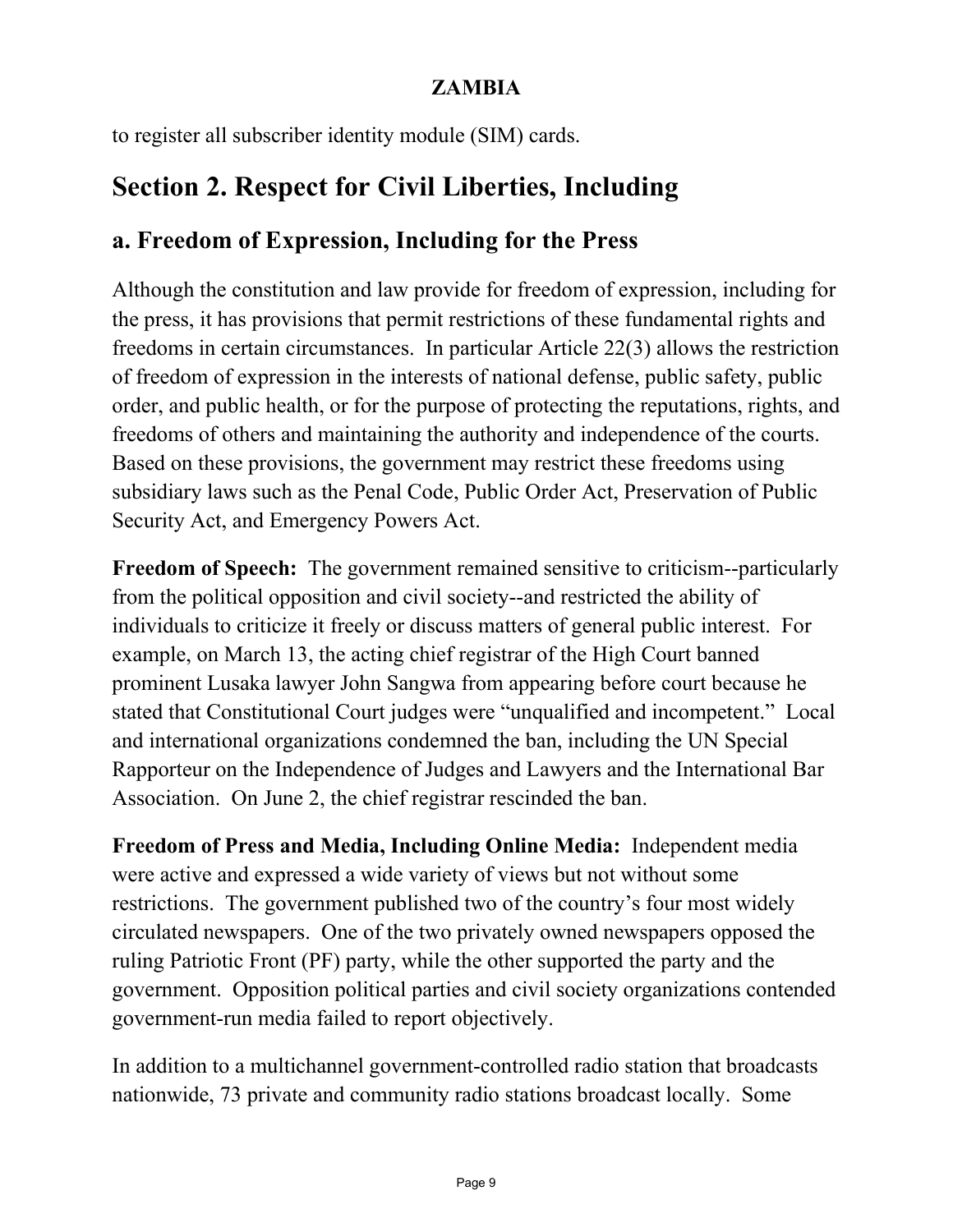radio stations experienced political pressure. Although some local private stations broadcast call-in and other talk programs on which diverse and critical viewpoints were expressed freely, media bodies claimed journalists who appeared on such programs received threats from senior government officials and politicians if seen as too critical. Independent private media outlets also often received threats from the government for providing broadcast time to the opposition. For example, on August 13, Petauke district commissioner Velenasi Banda ordered the brief closure of the Petauke Association of Small and Medium Entrepreneurs FM radio station in Eastern Province for broadcasting a program featuring United Party for National Development (UPND) leader Hakainde Hichilema. The Independent Broadcasting Authority and the NGO Media Institute for Southern Africa condemned the action.

**Violence and Harassment:** According to media watchdog organizations, independent media did not operate freely due to restrictions imposed by government authorities. While the government broadly tolerated negative articles in newspapers and magazines, there were numerous reports of government officials and ruling party supporters harassing and physically disrupting the work of journalists.

Police reportedly did not sufficiently investigate cases of assaults against journalists, and some media houses were impeded from broadcasting or threatened with closure for unfavorable reporting or insufficient coverage of the president. For example, on May 13, Mpika district commissioner Moses Katebe prevented broadcast journalists from hosting UPND leader Hakainde Hichilema on radio. Also in May, PF activists disrupted an Isoka Community Radio Station live broadcast featuring Hichilema. In June, PF militants again disrupted a live radio broadcast featuring Hichilema in Chama by cutting off the station's electric power.

**Censorship or Content Restrictions:** The government remained sensitive to media criticism and indirectly censored publications or penalized publishers. Numerous media watchdog organizations reported harassment and arrests related to information disseminated on social media, threats by the government to introduce punitive legislation against media personnel, restriction of their access to public places, and undue influence compromised media freedom and resulted in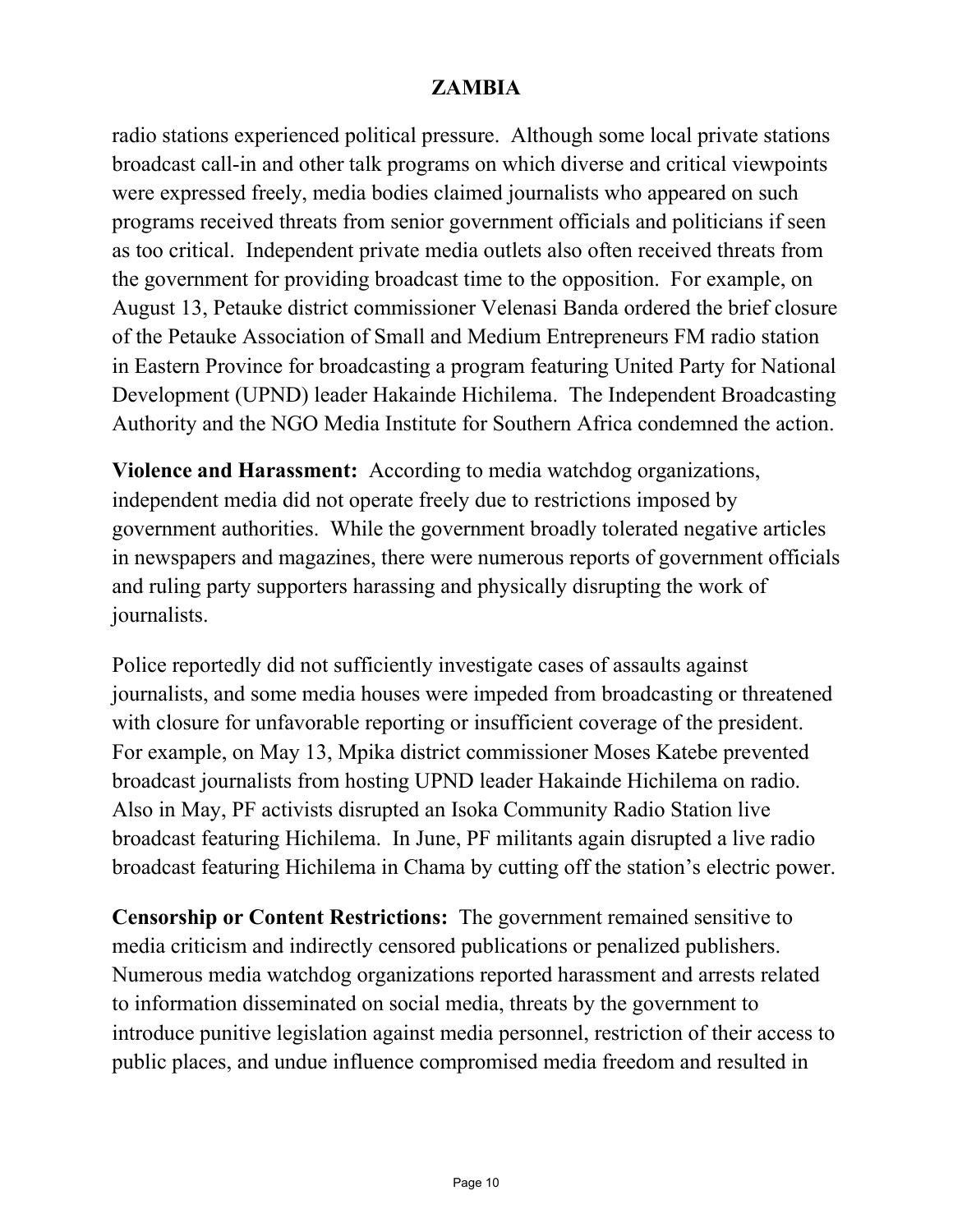### self-censorship.

Authorities penalized media that criticized the government by withholding licenses and government advertising funds. For example, on April 9, the government- through the Independent Broadcasting Authority--closed Prime TV, a leading independent media company that broadcast objective and balanced criticism of the government and PF party, ostensibly for failing to apply for renewal of its operating license on time. The closure followed the television station's refusal to broadcast government COVID-19 announcements at no charge because station management stated the government was in arrears in payments to the station.

**Libel/Slander Laws:** The government and individual public figures used laws against libel and slander against critics to restrict public discussion or retaliate against political opponents. The government also often used sedition laws against government critics. For example, in January, Minister of Justice Given Lubinda, Minister of Lands and Natural Resources Jean Kapata, and President Lungu's daughter, Tasila Lungu, sued the newspaper *News Diggers*, its editor Mukosha Funga, and the NGO Environmental Investigation Agency (EIA) for libel. The suit was filed in response to the publication of an EIA report alleging their involvement in the illegal harvesting and export of timber from protected Mukula rosewood trees. Mukula timber is highly valued on the international market, and the tree is a listed among endangered species by the Convention on International Trade in Endangered Species of Wild Fauna and Flora (CITES).

Minister of Energy Matthews Nkhuwa and PF Member of Parliament Sebastian Kopulande also sued opposition UPND Central Member of Parliament Cornelius Mweetwa and journalists Speedwell Mapuchi and Larry Monze of the newspaper *The Mast* for libel because they wrote that the minister and Kopulande illicitly procured 264,172 gallons of fuel.

#### **Internet Freedom**

Although the government generally did not restrict access, and individuals and groups could freely express their views via the internet, the government threatened individuals using online fora with arrest and online media with closure. According to the Zambia Information Communications Technology Authority, it has the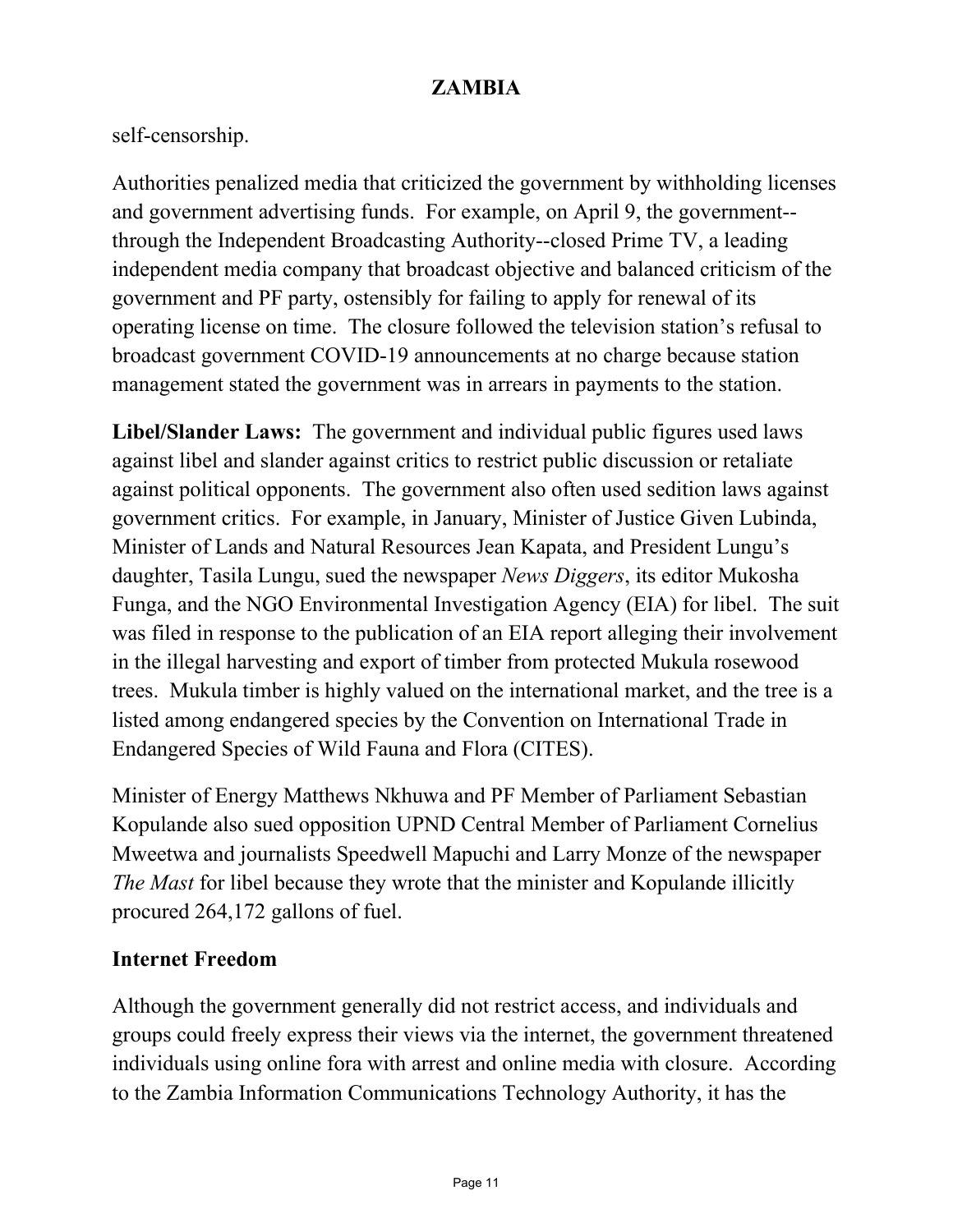capacity to monitor *WhatsApp* conversations and disable any communication device. In August 2019 the newspaper *Wall Street Journal* alleged that a government cybercrime squad intercepted encrypted communications and tracked data from the mobile phones of some opposition bloggers who had repeatedly criticized the president. Senior ruling party officials dismissed the allegation as "fake news." On March 9, police arrested a boy age 15 and charged him with libel. He was accused of using a Facebook account under the name "Zoom" to defame and insult the president. The NGO Governance, Elections, Advocacy, Research Services Initiative reported that the boy's arrest engendered fear among internet users who practiced increased self-censorship as a result.

#### **Academic Freedom and Cultural Events**

During the year authorities attempted to restrict academic freedom and cultural events. On April 29, local media reported that the University of Zambia had prepared a staff code of conduct that targeted whistleblowers and provided university administrators the authority to dismiss lecturers who criticized the government or the university. Academics expressed concern that the code would stifle academic freedom if implemented. The code had yet to be implemented by year's end.

Restrictions existed on artistic presentations or other cultural activities, including music lyrics and theatrical performances. For example, authorities continued to ban the music of hip-hop artist Pilato from being broadcast on Zambia National Broadcasting Corporation outlets and other state media. Private radio stations continued to play his music, except for two of his songs that criticized the president (see section 1.e.).

### **b. Freedoms of Peaceful Assembly and Association**

The government at times restricted peaceful assembly, while generally respecting freedom of association.

### **Freedom of Peaceful Assembly**

The constitution provides for the right of freedom of peaceful assembly; however, the government at times restricted this right, and police and progovernment groups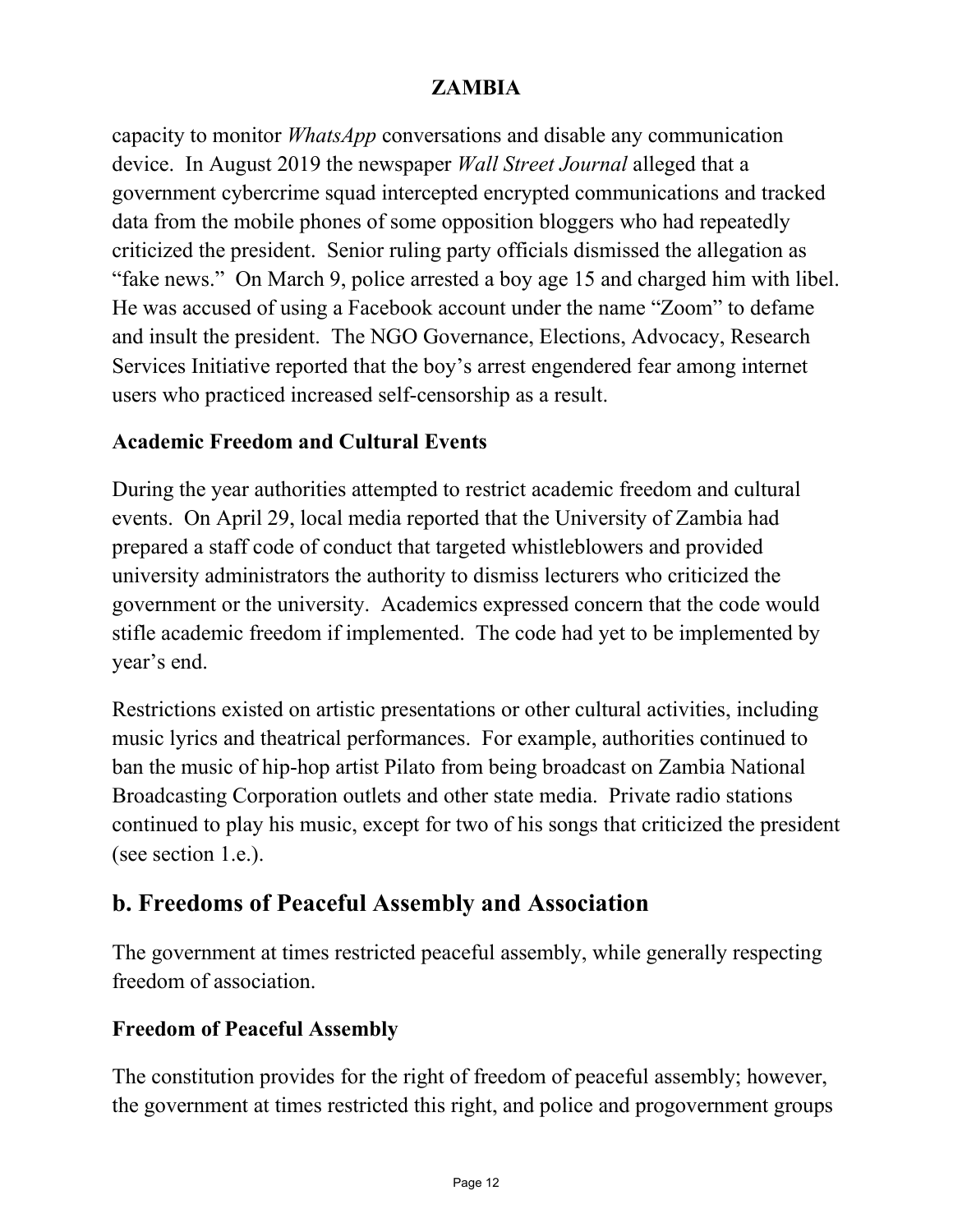disrupted opposition political meetings, rallies, and other activities.

While authorities generally allowed protests and rallies, police frequently required opposition party or civil society organizations critical of the government to hold events at unfavorable locations and times. The Public Order Act requires political parties and other groups to notify police in advance of any rallies but does not require a formal approval or permit. In 1995 the Supreme Court declared provisions in the act that previously gave police the power to regulate assemblies, public meetings, or processions unconstitutional. Police, however, continued to disregard this landmark ruling and stopped opposition and civil society groups from holding public gatherings. For example, on June 23, police prevented a planned demonstration protesting lacking government transparency and accountability regarding the use of public resources. In January police prevented opposition parties from holding by-election campaign events on Chilubi Island during a presidential visit. On January 21, the Electoral Commission of Zambia described this action and ruling party measures to prevent opposition members' access to the island by ferry as "electoral malpractice."

#### **Freedom of Association**

The constitution provides for freedom of association. While the government generally respected the right to freedom of association, it placed some limits on this right through various mechanisms. For example, although it generally went unenforced, the NGO Act requires all organizations to apply for registration from the registrar of societies. The registration process is stringent and lengthy and gives the registrar considerable discretion. The law also places restrictions on funding from foreign sources. For this reason donors, including some UN agencies, required all organizations to register under the NGO Act before receiving funding. According to the Southern African Center for the Constructive Resolution of Disputes, government implementation of the NGO Act and NGO policy negatively affected the operations of civil society organizations because it gave authorities the power to monitor and restrict their legitimate activities.

### **c. Freedom of Religion**

See the Department of State's *International Religious Freedom Report* at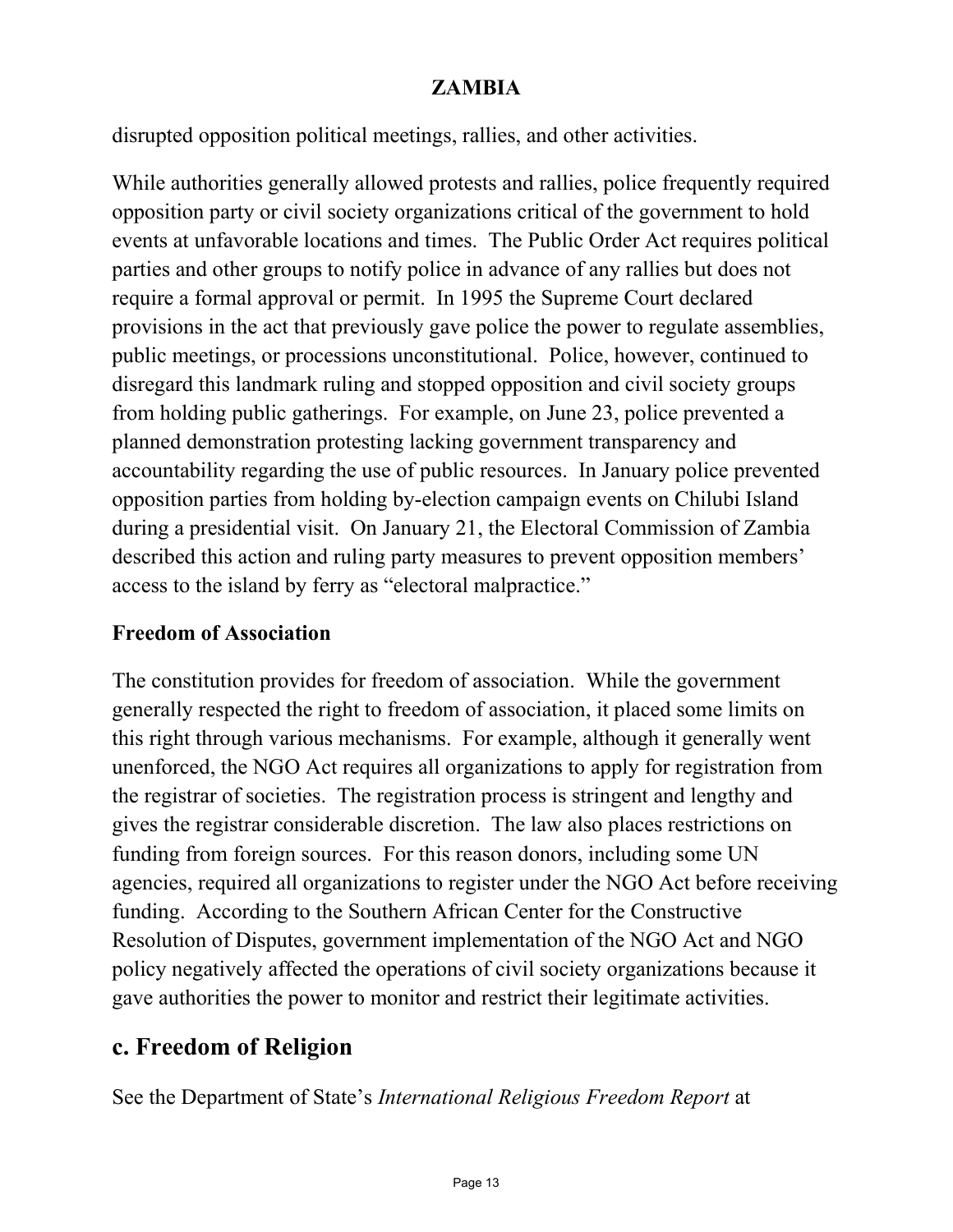[https://www.state.gov/religiousfreedomreport/.](https://www.state.gov/religiousfreedomreport/)

### **d. Freedom of Movement**

The constitution and law provide for freedom of internal movement, foreign travel, emigration, and repatriation, and the government generally respected these rights. In April, however, immigration authorities blocked international travel by Mopani Copper Mines Chief Executive Officer Nathan Bullock after Mopani's parent company, the Anglo-Swiss multinational Glencore Plc, announced plans to close the Mopani mine temporarily. Government authorities stated Bullock had been advised not to leave the country while negotiations on the mine's status were ongoing.

**In-country Movement:** The government intermittently restricted freedom of internal movement for internally displaced persons, refugees, and stateless persons. Although police generally used roadblocks to control criminal activity, enforce customs and immigration controls, check drivers' documents, and inspect vehicles for safety compliance, there were reports police used such interventions to limit participation in political gatherings, especially during parliamentary and local government by-elections.

### **e. Status and Treatment of Internally Displaced Persons**

There were not large numbers of internally displaced persons. The government promoted the safe resettlement of the few groups displaced for construction or other government-sanctioned activities.

### **f. Protection of Refugees**

The government cooperated with the Office of the UN High Commissioner for Refugees (UNHCR) and other humanitarian organizations in providing protection and assistance to refugees, returning refugees, asylum seekers, and other persons of concern.

**Abuse of Migrants, Refugees, and Stateless Persons:** UNHCR reported no cases of abuse of migrants, refugees or stateless persons. Unlike prior years, there were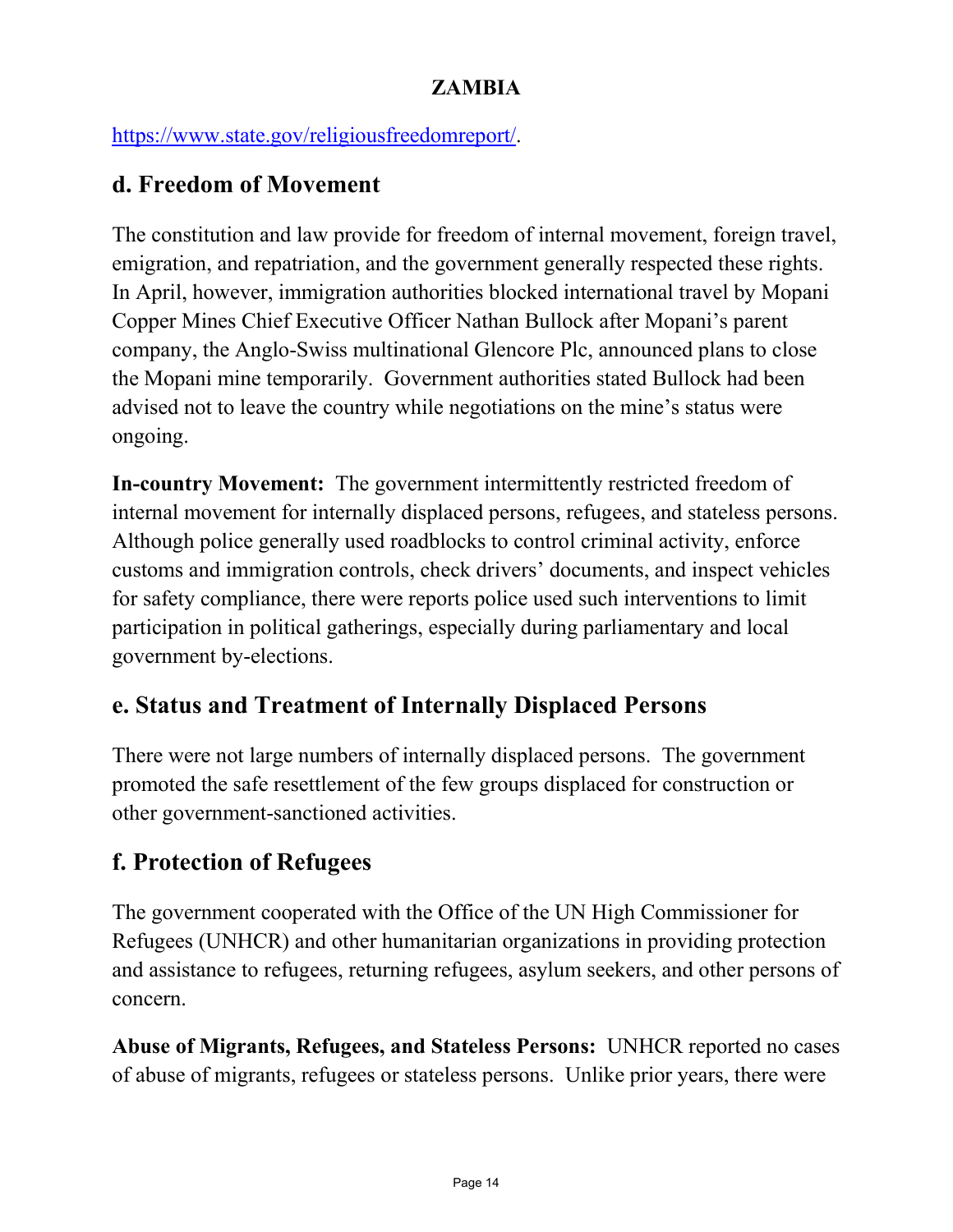no reports of sexual or gender-based violence against refugees during the year.

**Access to Asylum:** The law provides for the granting of asylum or refugee status, and the government has a system for providing protection to refugees. The law gives the minister of home affairs wide discretion to deport refugees without appeal or to deny asylum to applicants having asylum status in other countries; however, there were no reported cases of asylum denial to applicants having asylum status in other countries or of refugee deportation.

**Freedom of Movement:** The government has made a number of reservations to the 1951 Convention relating to the Status of Refugees, including the freedom of movement. For example, the established encampment policy requires recognized refugees to reside in one of three designated refugee settlements. As a result nearly 63,000 of the nearly 69,000 refugees and asylum seekers live in settlements. Only refugees who have received a permit for work, study, health, or protection reasons may stay legally in urban areas. Refugees in the settlements may obtain passes to leave the settlements for up to 60 days, but police officers' unfamiliarity with different permits and passes put them at risk of administrative detention. In May, Minister of Home Affairs Kampyongo ordered entry and exit restrictions at refugee settlements as a COVID-19 mitigation measure. UNHCR reported that following the minister's announcement, authorities restricted the movement of refugees by limiting the issuance of mobility passes. Refugees who were prevented from leaving suffered loss of work and other opportunities to earn their livelihoods. From May 12-14, refugees at Mayukwayukwa refugee settlement protested restrictions on internal movement.

**Employment:** The law requires refugees to obtain work permits before they may engage in employment, including self-employment activities. Issuance of employment permits is subject to normal immigration procedures, including the application of a government policy that requires the immigration department to ascertain that there is no qualified and available citizen to perform the job.

**Access to Basic Services:** The government provided basic social services, including education, housing, and health care to refugees without discrimination. The government provided primary and secondary education in refugee settlements, and secondary school for refugees living in urban areas, but it required a student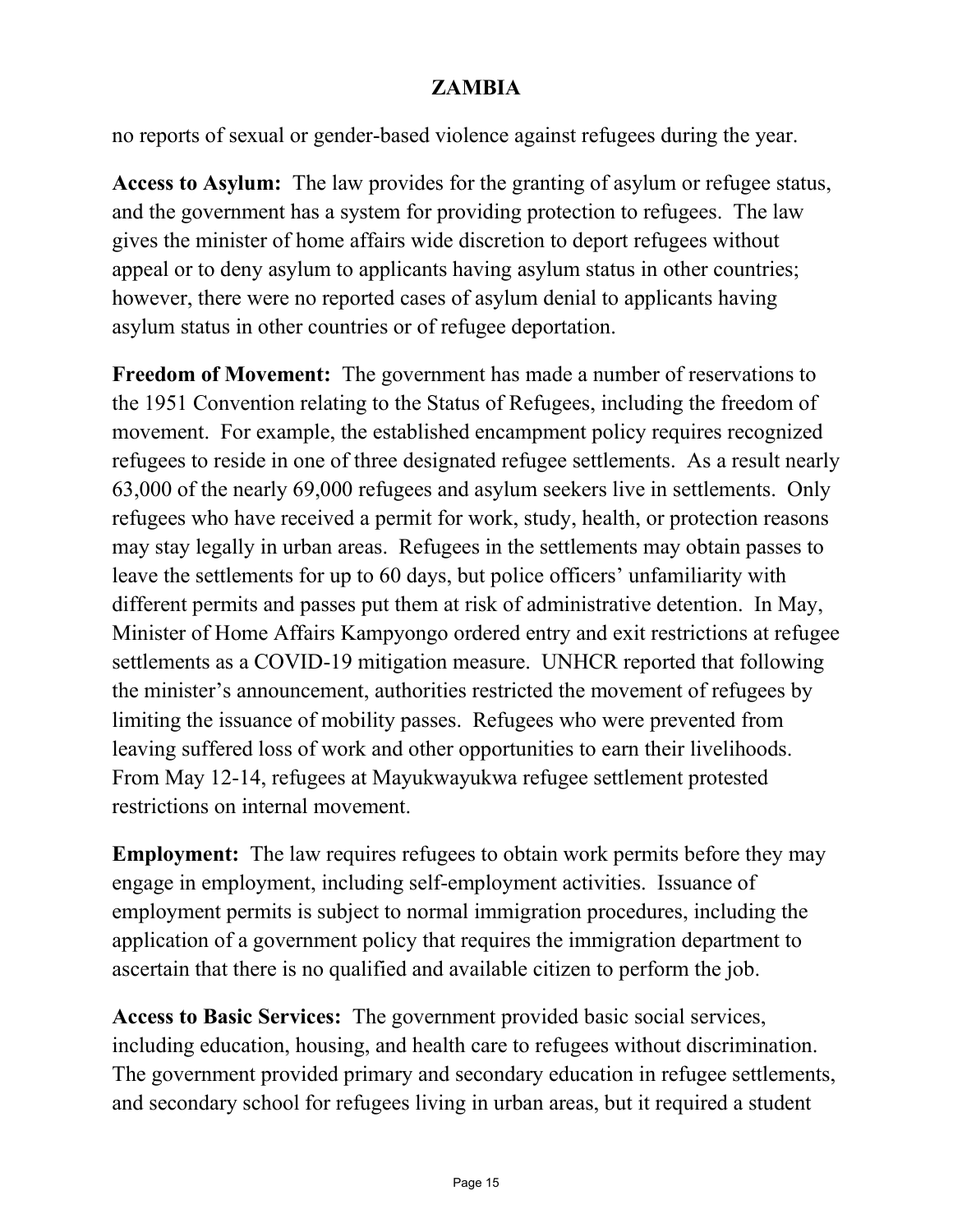permit and the payment of school fees.

**Durable Solutions:** The government promoted safe, voluntary return, resettlement, and local integration of refugees and stateless persons. UNHCR reported that the government issued residence permits to refugees with Angolan and Rwandan passports and offered them land as part of a local integration program. Some were provided with residency.

In a joint effort by the government, UNHCR, and international and local NGOs, settlement areas in Mantapala, Mayukwayukwa, and Meheba provided refugees from the Democratic Republic of the Congo an opportunity to settle permanently in these three locations. Refugees were provided land for agricultural use as well as space for housing near social services. The areas include established villages as a way to promote local integration of refugees.

**Temporary Protection:** The government continued to provide temporary protection to stateless persons. In 2019 the government provided protection to 4,179 asylum seekers. According to the Office of the Commissioner for Refugees, as of October approximately 5,000 asylum seekers awaited status determination.

### **g. Stateless Persons**

According to UNHCR, the country has no provision for maintaining statistical information regarding stateless persons. In 2019 the Ministry of Home Affairs reported a relatively small number of undocumented habitual residents--mainly hunters and gatherers--were integrated into local rural communities following the destruction of their natural habitat due to development activities. The government continued to issue national identity documents to them. The Department of Disaster Management and Mitigation Unit, under the Office of the Vice President, assists stateless persons.

# **Section 3. Freedom to Participate in the Political Process**

The constitution provides citizens the ability to choose their government in free and fair periodic elections held by secret ballot and based on universal and equal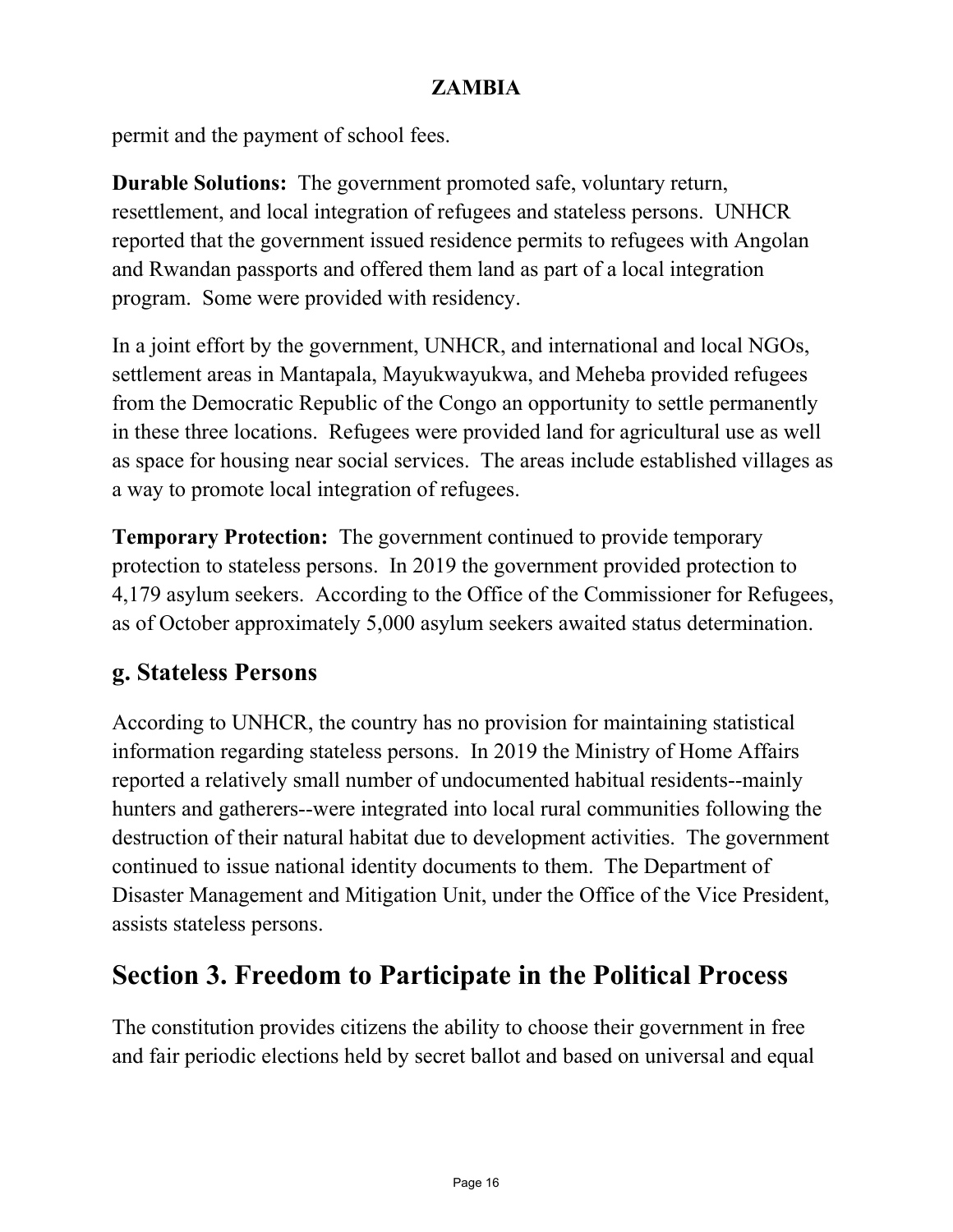suffrage.

### **Elections and Political Participation**

**Recent Elections:** The most recent national elections were held in 2016. They consisted of five separate ballots for president, members of parliament, mayors, and local councilors, as well as a referendum on a revised bill of rights. The incumbent president and PF candidate, Edgar Lungu, won a close victory, garnering 50.4 percent of the vote. His closest opponent, UPND leader Hichilema, received 47.6 percent, and seven other candidates combined received 2 percent of the vote. The presidential election was conducted under a revised electoral system that required a candidate to receive more than 50 percent of votes to avoid a second-round runoff. Election observers and monitors noted that, while voting was peaceful, there were concerns relating to the electoral environment. Public media coverage, police actions, and legal restrictions heavily favored the ruling PF party, preventing the elections from being genuinely free or fair.

**Political Parties and Political Participation:** Since the advent of multiparty democracy in 1991, political parties largely operated without restriction or outside interference, and individuals could independently run for office. In recent years, however, the government has pursued activities that undermined opposition parties, to include targeted arrests of opposition party leaders and members, denial of party registration, and general harassment. The ruling party continued to enjoy the use of government resources for campaign purposes and at times utilized police to harass opposition parties. Police arrested opposition officials, blocked public rallies, and dispersed participants in opposition political gatherings and public protests. For example, on May 24, police in Ndola stopped opposition UPND members from holding district elections in preparation for the party's national convention (see section 2.a.). On August 28, the Kabwe High Court nullified the 2019 deregistration of the opposition National Democratic Congress party.

In August, Minister of Home Affairs Kampyongo denied requests from organizations seeking to monitor the mobile issuance of national registration cards, a critical first step to register as a voter. The decision curtailed transparency in a key early stage of the electoral process. Additionally, provisions of the Public Order Act and penal code, as well as public health regulations aimed at preventing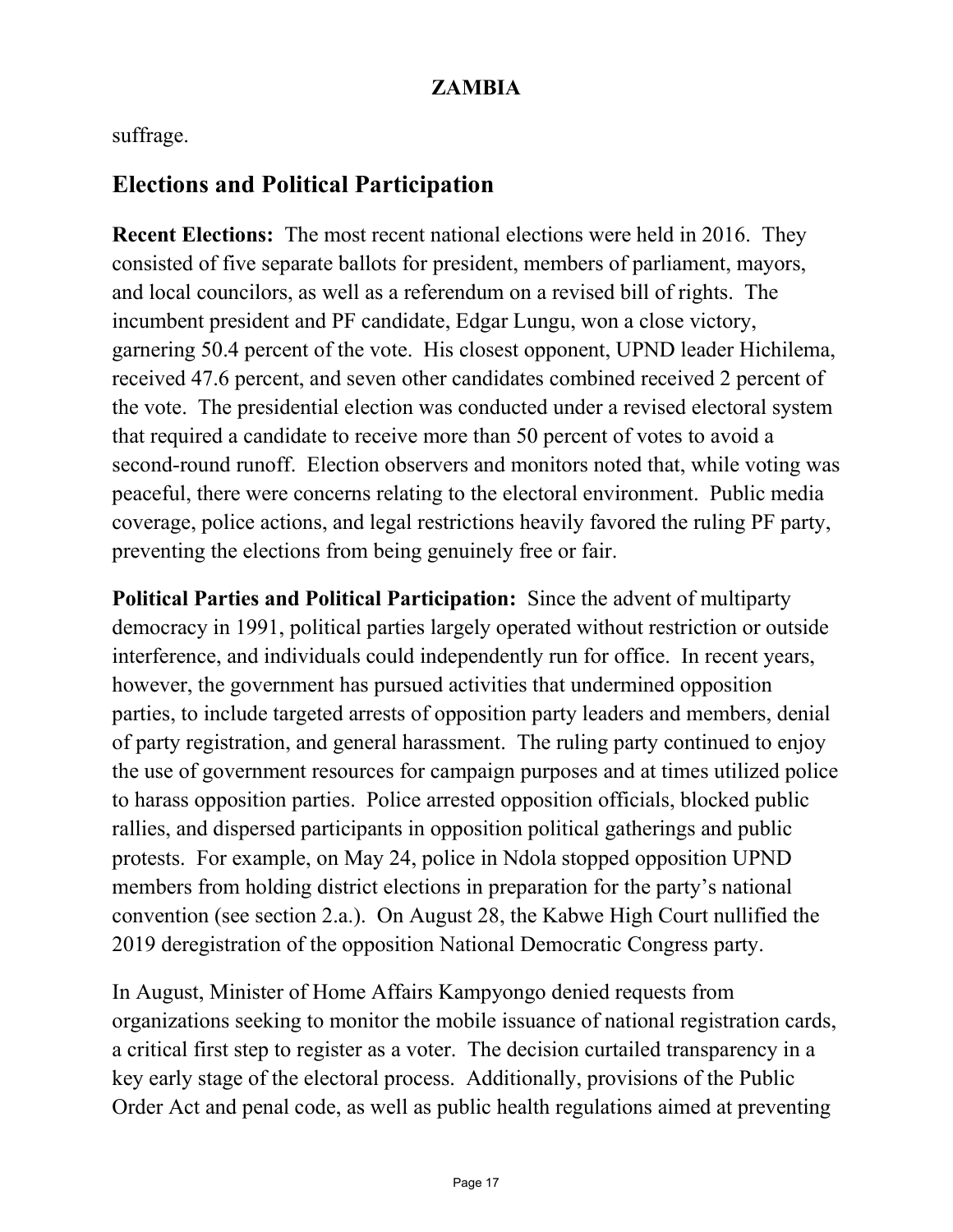the spread of COVID-19, restricted freedoms of assembly and association and limited the ability of NGOs and private citizens to monitor political processes.

On January 31, the Electoral Commission of Zambia announced that prisoners would be allowed to vote in the 2021 general elections based on the Constitutional Court's 2017 ruling that the electoral law preventing convicted prisoners from voting was unconstitutional. According to the commissioner general of the Zambia Correctional Service, as a result more than 20,000 prisoners may be eligible to vote.

**Participation of Women and Members of Minority Groups:** There are no laws preventing women or members of minority groups from voting, running for office, and serving as electoral monitors, or otherwise participating in political life on the same basis as men or nonminority citizens, and women and minorities did so. Nevertheless, observers reported that traditional and cultural factors prevented women from participating in political life on the same basis as men. For example, the constitutional requirement of a high school education to qualify as a candidate for election to public office has the effect of disqualifying many female candidates, because they often are unable to complete secondary school due to traditional or cultural factors such as early marriage and the prevailing patriarchal system.

As of September only 28 of 166 members of parliament were women. Few women occupied public decision-making positions; however, constitutional amendments and adoption of policies and programs to promote the participation of women and other minorities resulted in the appointment of more women to leadership positions, particularly in the judiciary and parastatal bodies. According to the NGO Women and Law in Southern Africa, selective implementation of policies and law undermined the full participation of women in political life.

On September 10, three NGOs--the Non-Governmental Coordinating Council, the Chapter One Foundation, and the Young Women for Action--petitioned the Constitutional Court to redress discrimination against women, youth, and persons with disabilities in participating in the democratic process.

# **Section 4. Corruption and Lack of Transparency in**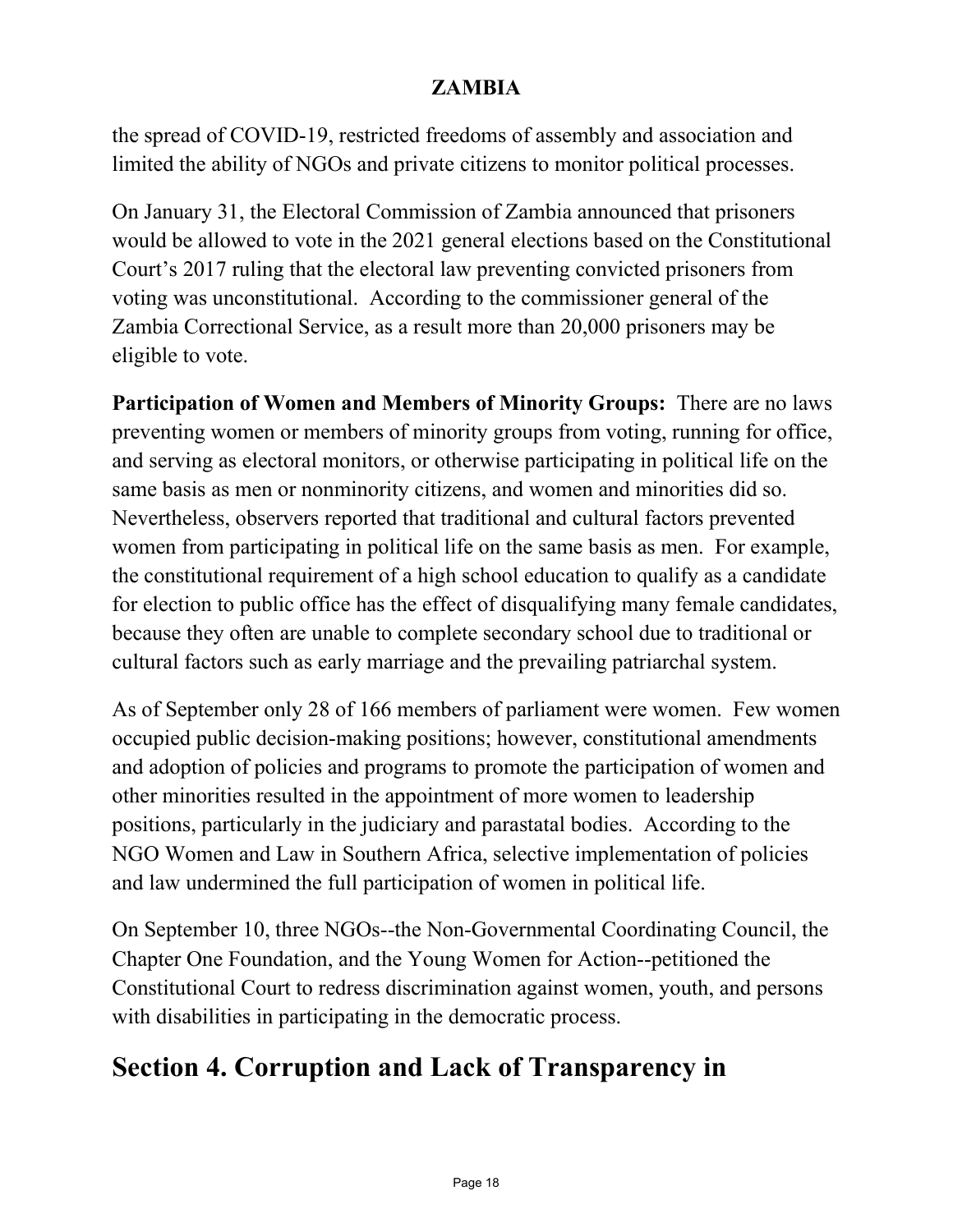## **Government**

The law provides criminal penalties for officials convicted of corruption, and the government attempted to enforce the law but did not do so consistently. Officials often engaged in corrupt practices with impunity. Although the government collaborated with the international community and civil society organizations to improve capacity to investigate and prevent corruption, anticorruption NGOs observed the enforcement rate among senior government officials and in the civil service was low.

According to Transparency International (TI) Zambia, the average conviction rate for those prosecuted for corruption was 10 to 20 percent. The government did not effectively or consistently apply laws against corrupt officials; it selectively applied anticorruption law to target opposition leaders or officials who ran afoul of it. TI Zambia further reported that officials frequently engaged in corrupt practices with impunity.

**Corruption:** Media reported numerous allegations of government corruption similar to the following example. On June 24, the Anti-Corruption Commission (ACC) arrested Minister of Health Chitalu Chilufya and charged him with four counts of possession of criminally obtained property. On August 25, ACC prosecutor Clifford Moonga informed the Lusaka Magistrate Court that he had been instructed to "offer no further evidence" against Chilufya and the case was dismissed. TI Zambia stated the ACC's failure to prosecute Chilufya successfully could erode public confidence in the integrity of the government.

**Financial Disclosure:** The law only provides for income and asset disclosure by a small fraction of political officeholders and public servants. Although the Anti-Corruption Act requires certain ACC officers to disclose their assets and liabilities prior to taking office, it does not apply to other public officials. Under the Electoral Process Act, only presidential and vice presidential candidates are required to declare their assets and liabilities. Conviction of making a false declaration is punishable by seven years' imprisonment without the option of a fine. Some government institutions, such as the Zambia Revenue Authority, maintained integrity committees to enhance asset disclosure mechanisms within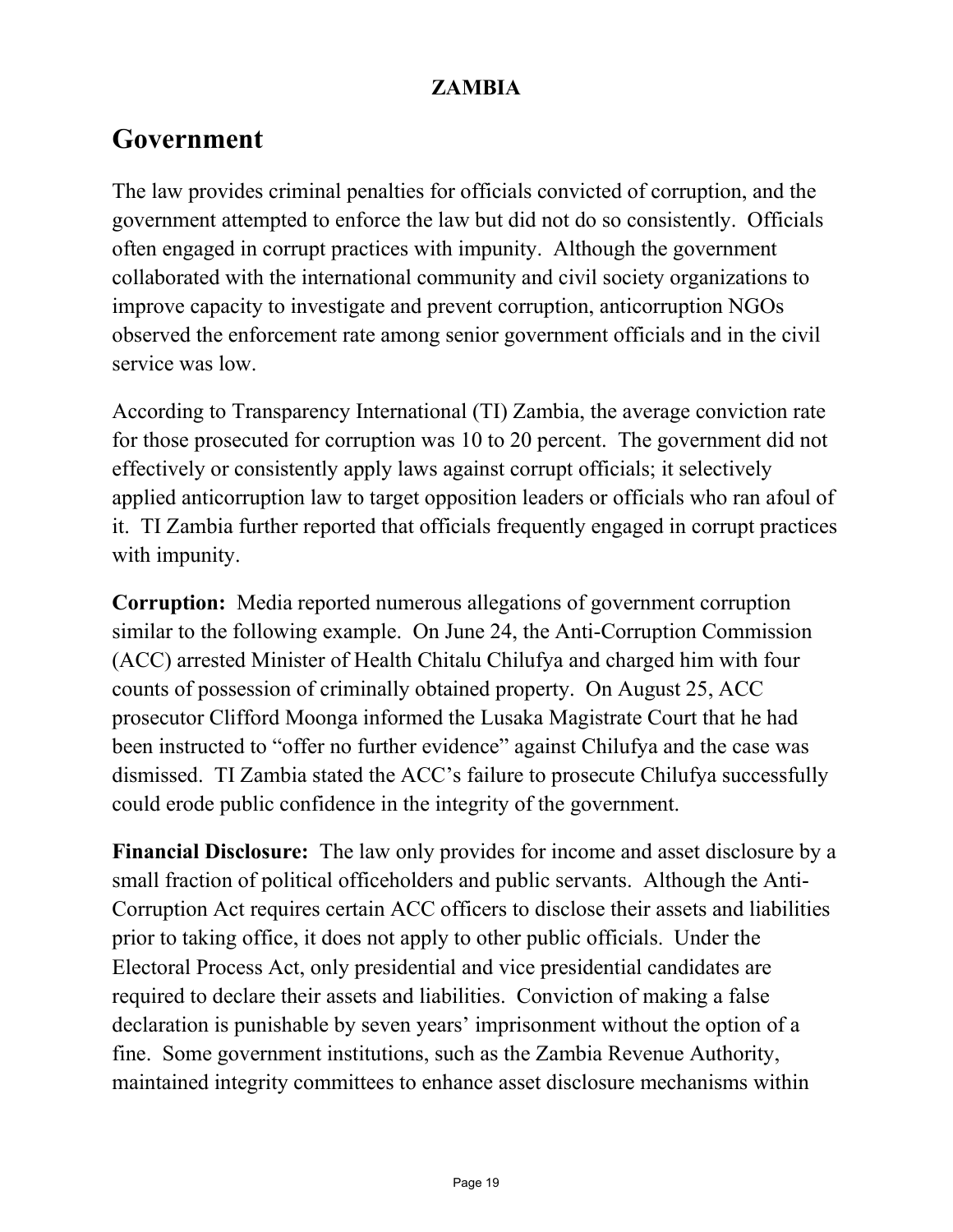the workplace. In several other institutions, asset disclosure requirements were vague or inadequately enforced.

# **Section 5. Governmental Attitude Regarding International and Nongovernmental Investigation of Alleged Abuses of Human Rights**

A number of domestic and international human rights groups generally operated without government restriction, investigating and publishing their findings on human rights cases. Government officials were not always cooperative or responsive to views critical of the government. In 2019 officials at the Ministry of Mines and Minerals Development sought to impede release of a Human Rights Watch (HRW) report that criticized some elements of the government's response to lead pollution in the area surrounding a former lead mine in Kabwe. After numerous attempts to work with the government on a joint launch of the findings, HRW eventually decided to release the report outside the country.

**Government Human Rights Bodies:** The HRC is an independent body established by the constitution to contribute to the promotion and protection of human rights. The HRC monitored human rights conditions, interceded on behalf of persons whose rights it believed the government denied, and spoke on behalf of detainees and prisoners. The HRC and independent human rights committees across the country enjoyed the government's cooperation without substantial political interference.

# **Section 6. Discrimination, Societal Abuses, and Trafficking in Persons**

### **Women**

**Rape and Domestic Violence:** The law criminalizes rape and other sexual offenses, and courts have discretion to sentence convicted rapists to life imprisonment with hard labor.

The law does not include provisions for spousal rape. The penal code criminalizes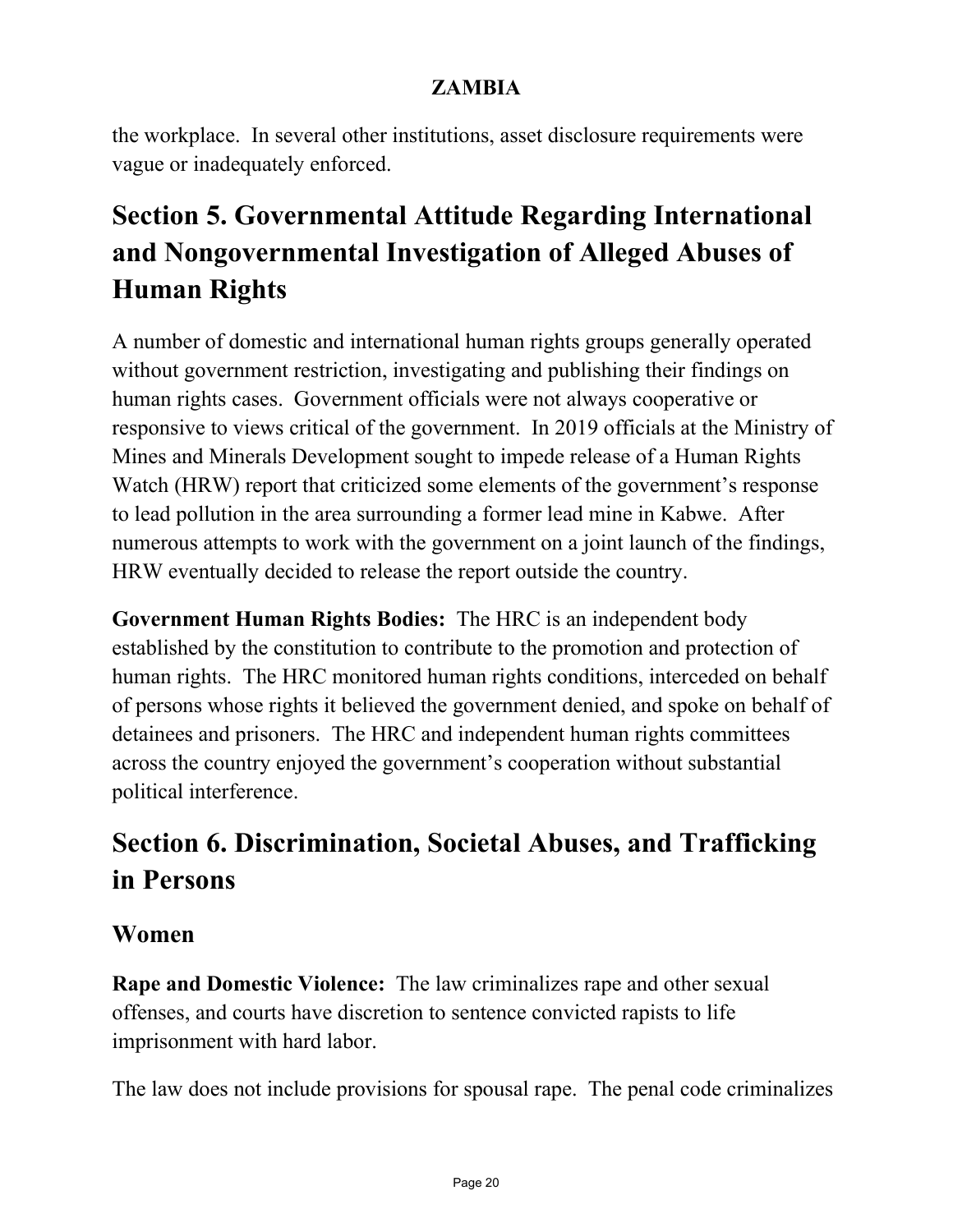domestic violence between spouses and among family members living in the same home. The law provides for prosecution of most crimes of gender-based violence, and penalties for conviction range from a fine to 25 years' imprisonment, depending on the severity of injury and whether a weapon was used. The law provides for protection orders for victims of domestic violence and gender-based violence, and such orders were issued and enforced. Despite this legal framework, rape remained widespread. Although the law criminalizes rape and domestic violence, the government did not always consistently enforce the law.

To address the problem of gender-based violence, the government engaged traditional marriage counselors on gender-based violence and women's rights in collaboration with NGOs. The government and Young Women's Christian Association worked to address these problems through community sensitizations, shelters, toll-free lines, and one-stop centers where victims accessed counseling and legal support services. The Victim Support Unit under the Zambia Police Service, staffed with trained personnel, supplemented these efforts. Other efforts to combat and reduce gender-based violence included curriculum development for training police officers, roadshows to sensitize the public about gender-based violence, and instruction on how to file complaints and present evidence against perpetrators.

A gender-based violence information management system in the government Central Statistics Office strengthened monitoring and reporting of cases of genderbased violence. The system, which allows for effective and comprehensive reporting of gender-based violence and improved support, including legal services, social, economic, and overall national planning, has increased the number of reported cases.

Human rights-focused NGOs observed that the country's dual system of customary and statutory law made it difficult to combat and deter injustices against women.

**Female Genital Mutilation/Cutting (FGM/C):** The law prohibits FGM/C for women and girls. The NGO Women and Law in Southern Africa and other human rights-focused NGOs reported that labia elongation--the practice of pulling of the labia, a type of FGM/C intended to elongate the labia--was widely practiced. There were, however, indications the incidence rate was declining, especially in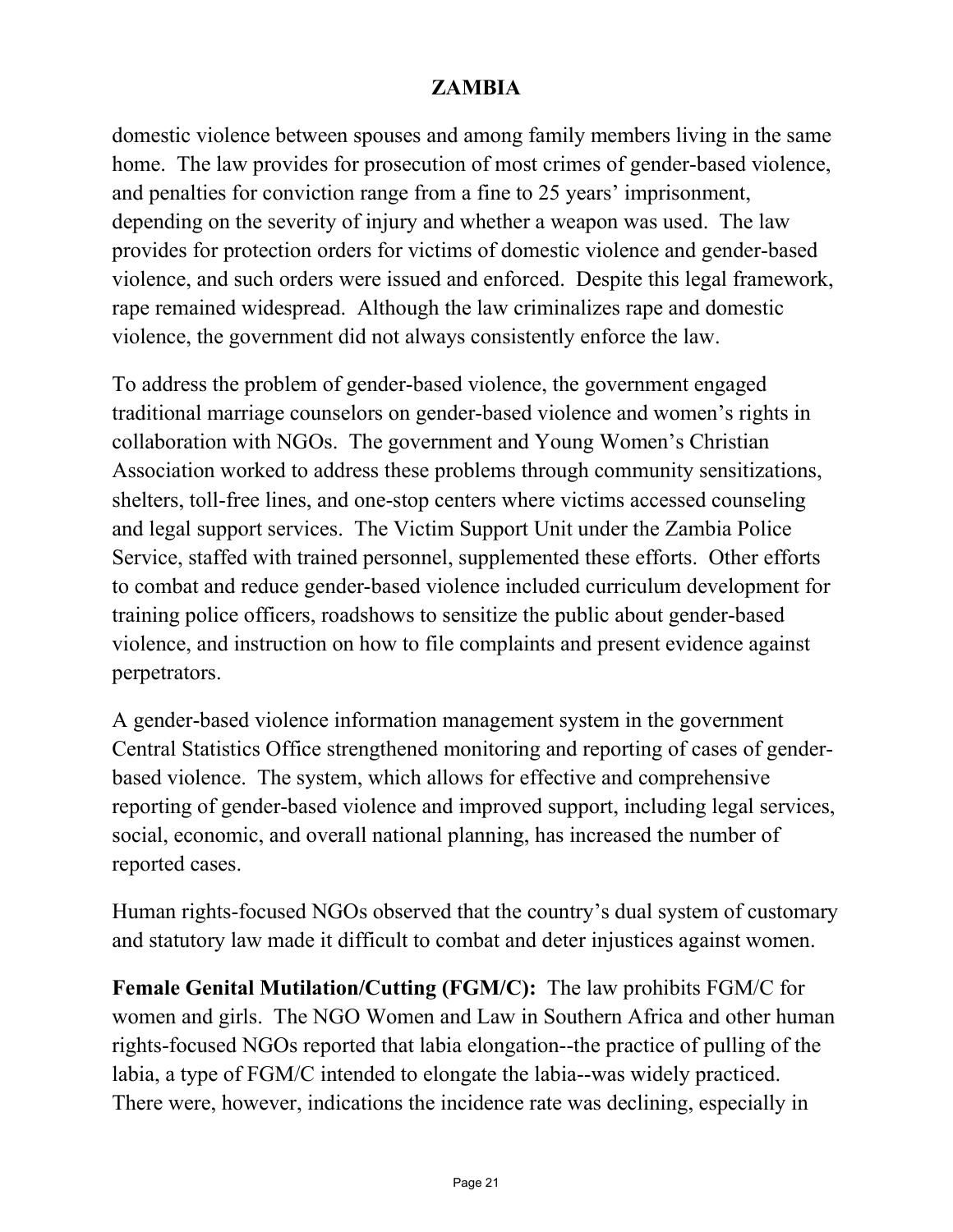urban areas.

**Sexual Harassment:** Sexual harassment was common, and the government took few steps to prosecute harassment during the year. Although the penal code contains provisions under which some forms of sexual harassment of women may be prosecuted, the provisions are inadequate to protect women effectively from sexual harassment. The Non-governmental Gender Organizations' Coordinating Council received many reports of sexual harassment in the workplace but noted stringent evidence requirements often prevented victims from filing charges against their harassers. Family pressure on victims to withdraw complaints- especially when perpetrators were also family members--also hampered prosecution.

**Reproductive Rights:** Couples and individuals have the right to decide the number, spacing, and timing of their children and to manage their reproductive health free from discrimination, coercion, or violence. Lack of access to information and services, however, remained a problem. Many women lacked access to contraception and skilled attendance during childbirth, including essential prenatal, intrapartum, and postpartum care.

Barriers to access to reproductive health services included myths and misconceptions regarding contraceptive use and inadequate reproductive health infrastructure, including insufficient skilled health-care providers, communication, and referral systems. These barriers were greatest in remote, hard-to-reach rural areas, contributing to significant inequalities in access to and availability of maternal and reproductive services.

Through the Zambia-UN Joint Program on Gender Based Violence, the government provided access for survivors of sexual violence to sexual and reproductive health services.

The maternal mortality ratio was 278 deaths per 100,000 live births in 2018. The three major causes of maternal mortality were postpartum hemorrhage, hypertensive disorders, and septicemia. According to the *Zambia 2018 Demographic and Health Survey,* 80 percent of child births were assisted by a skilled provider, the pregnancy rate for girls and women between ages 15 and 19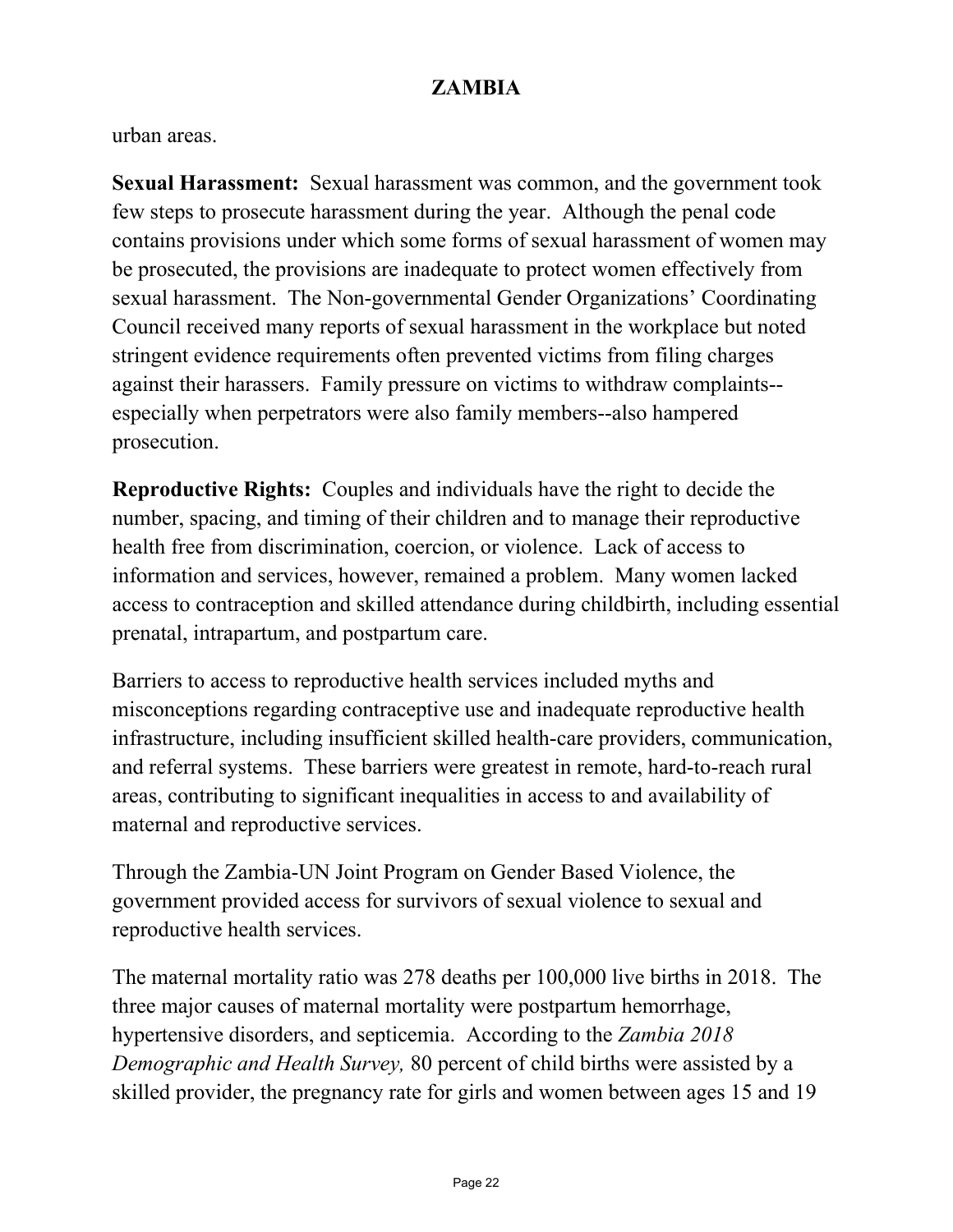was 29 percent, and the median age of having the first child was 19, indicating limited contraceptive use among teenagers.

**Coercion in Population Control:** There were no reports of coerced abortion or involuntary sterilization on the part of government authorities.

**Discrimination:** In contrast to customary law, the constitution and other laws provide for the same legal status and rights for women as for men, including under family, labor, property, and nationality laws. The government did not adequately enforce the law, and women experienced discrimination. For example, customary land tenure and patriarchal systems discriminate against women seeking to own land. This situation restricts women's access to credit as they lack the collateral that land ownership provides.

### **Children**

**Birth Registration:** Citizenship is derived from one's parents or, with the exception of refugees, by birth within the country's territory. Birth registration was neither denied nor provided on a discriminatory basis. Failure to register births did not result in the denial of public services, such as education or health care, to children, and there were no differences in birth registration policies and procedures between girls and boys. Both state and nonstate institutions accepted alternative documents to access other basic services.

**Education:** Although the Education Act provides for free and compulsory education for children of "school-going age," the act neither sets a specific age nor defines what is meant by "school-going age." These omissions may leave children particularly vulnerable to child labor (see section 7.b.). The numbers of girls and boys in primary school were approximately equal, but only 37 percent of children who completed secondary school were girls.

**Child Abuse:** The punishment for conviction of causing bodily harm to a child is five to 10 years' imprisonment, and the law was generally enforced. Beyond efforts to eliminate child marriage, there were no specific initiatives to combat child abuse.

**Child, Early, and Forced Marriage:** The legal age of marriage is 16 for boys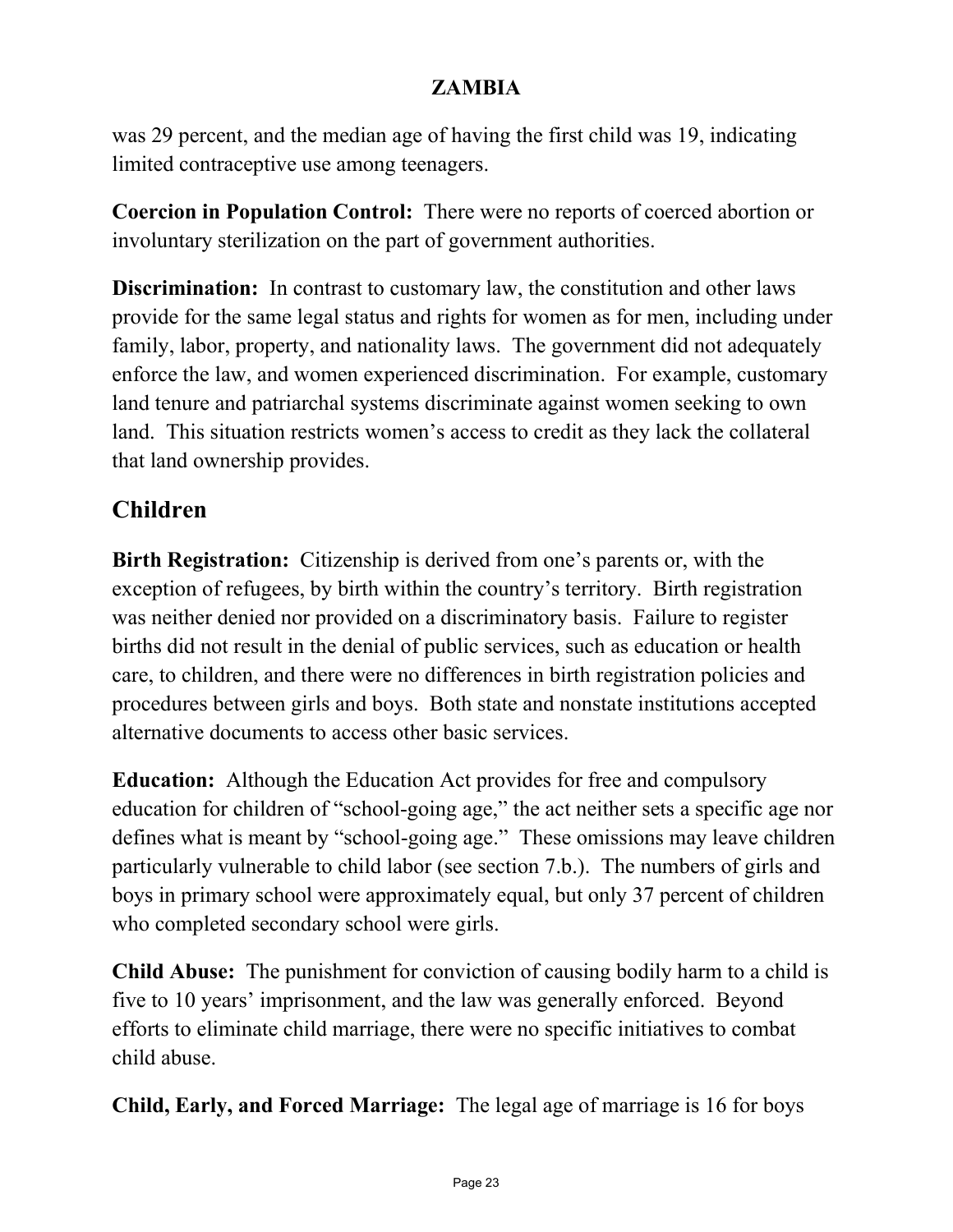and girls with parental consent and 21 without consent. There is no minimum age under customary law. UNICEF reported that in 2018 29 percent of women between ages 20 and 24 had been married before age 18, and 5 percent before age 15. UNICEF reported child marriage was largely between peers, rather than forced. According to the Young Women's Christian Association and UNICEF, early and forced marriages were prevalent, particularly in rural areas. The government adopted a multisectoral approach to stop child marriage, including keeping children in school, creating re-entry policies for girls who become pregnant, and strengthening the role of health centers for sexual reproductive health. These efforts were articulated by the *National Strategy on Ending Child Marriage (2016-2021)* launched in 2017. Other efforts by the government and other nonstate actors included community sensitization and withdrawing children from child marriages, supported by several traditional leaders.

The government, parliamentarians, civil society organizations, and donors worked together to fight early and forced marriages. The Ministries of Chiefs and Traditional Affairs; Gender; and Youth, Sport, and Child Development, in collaboration with traditional leaders, NGOs, diplomatic missions, and other concerned persons, increasingly spoke out against early and forced marriages. Some local leaders nullified forced and early marriages and placed the girls removed from such marriages in school.

**Sexual Exploitation of Children:** The minimum age for consensual sexual relations is 16. The law provides penalties of up to life imprisonment for conviction of statutory rape or defilement, which the law defines as the unlawful carnal knowledge of a child younger than age 16. The minimum penalty for a conviction of defilement is 15 years' imprisonment.

The law criminalizes child prostitution and child pornography and provides for penalties of up to life imprisonment for convicted perpetrators. The law provides for prosecution and referral to counseling or community service of children age 12 and older engaged in commercial sex, but authorities did not enforce the law, and commercial sexual exploitation of children was common. According to UNICEF, transactional sexual exploitation of young girls--that is, sex in exchange for food,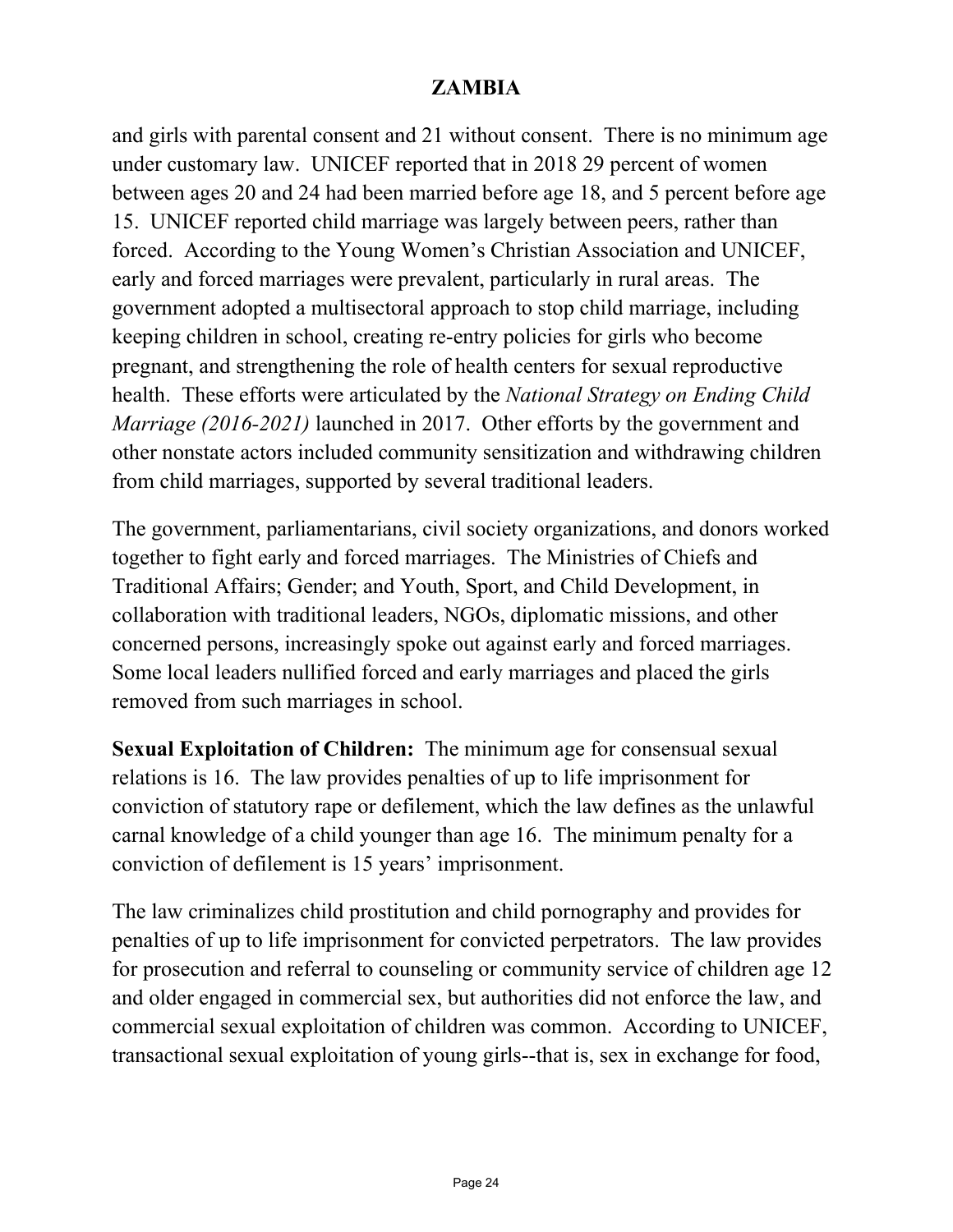clothes, or money among extremely vulnerable girls--was prevalent.

**Displaced Children:** According to UNICEF and UNHCR, there were 6,250 child refugees registered in 2019 at Mantapala refugee resettlement in Luapula Province, of whom 1,001 were unaccompanied and separated children. The government provided them with appropriate services.

**International Child Abductions:** The country is a party to the 1980 Hague Convention on the Civil Aspects of International Child Abduction. See the Department of State's *Annual Report on International Parental Child Abduction* at [https://travel.state.gov/content/travel/en/International-Parental-Child-](https://travel.state.gov/content/travel/en/International-Parental-Child-Abduction/for-providers/legal-reports-and-data/reported-cases.html)[Abduction/for-providers/legal-reports-and-data/reported-cases.html.](https://travel.state.gov/content/travel/en/International-Parental-Child-Abduction/for-providers/legal-reports-and-data/reported-cases.html)

### **Anti-Semitism**

There were fewer than 500 persons in the Jewish community, and there were no reports of anti-Semitic acts.

### **Trafficking in Persons**

See the Department of State's *Trafficking in Persons Report* at [https://www.state.gov/trafficking-in-persons-report/.](https://www.state.gov/trafficking-in-persons-report/)

### **Persons with Disabilities**

The law prohibits discrimination against persons with physical, sensory, intellectual, or mental disabilities in employment, education, transportation, access to health care, and the provision of other government services. The enactment of the Mental Health Act in April 2019 updated the legal framework by repealing the antiquated Mental Disorders Act, establishing the Mental Health Council, and giving effect to certain provisions of the UN Convention on the Rights of Persons with Disabilities and other regional and international instruments.

Despite this progressive step, the Zambia Agency for Persons with Disabilities (ZAPD) reported the government did not consistently enforce its law. ZAPD reported police and other government institutions did help prevent violence against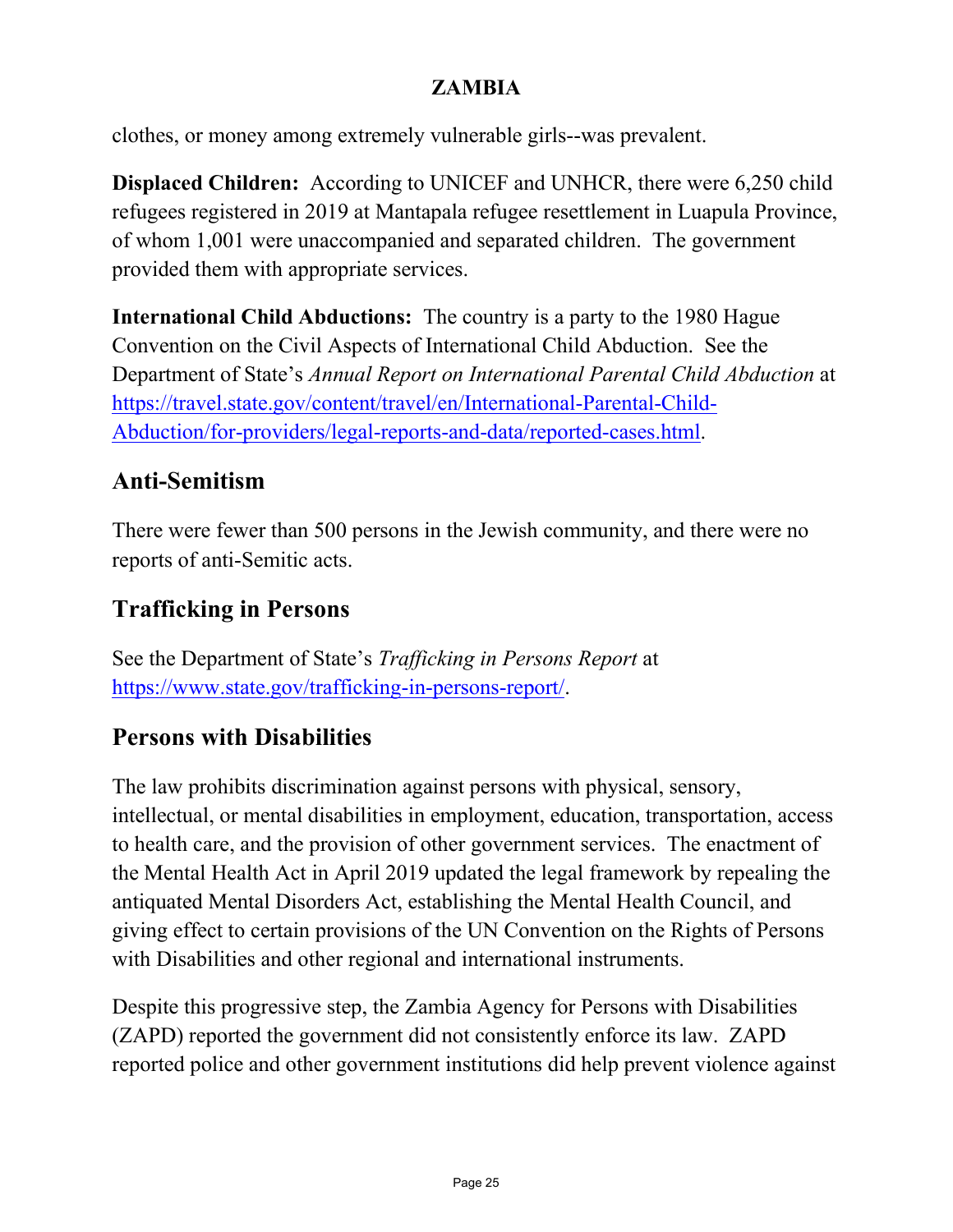persons with disabilities by investigating allegations of violence.

The Ministry of Community Development and Social Services oversees the government's implementation of policies that address general and specific needs of persons with disabilities in education, health care, buildings access, and electoral participation.

A lack of consolidated data was a major impediment to the inclusion of persons with disabilities in government programming and policy. Persons with disabilities had limited access to education and correspondingly low literacy levels. While the government did not restrict persons with physical or mental disabilities from voting or otherwise participating in most civic affairs, progress in providing for their participation remained slow. Persons with disabilities also faced significant societal discrimination in employment and education.

By law the government must provide reasonable accommodation for all persons with disabilities seeking education and provide that "any physical facility at any public educational institution is accessible." Public buildings, including schools, prisons, and hospitals, rarely had facilities to accommodate persons with disabilities. Five schools were designated for children with disabilities. Some children with physical disabilities attended mainstream schools, but long distances to school restricted others from accessing education. According to ZAPD, three types of education systems were accessible to children with disabilities: segregated education (special schools), integrated education (special units), and inclusive education. The majority of children with disabilities attended special schools, while the rest attended special units. There were 150 schools practicing inclusive education in selected provinces during the year. The government also developed and promoted employment recruitment strategies for persons with disabilities seeking to enter the civil service and had a university student loan program for students with disabilities.

### **Members of National/Racial/Ethnic Minority Groups**

There are seven major ethnic and language groups--Bemba, Kaonde, Lozi, Lunda, Luvale, Ngoni, and Tonga--and 66 smaller ethnic groups, many of which are related to the larger tribes. The government generally permitted autonomy for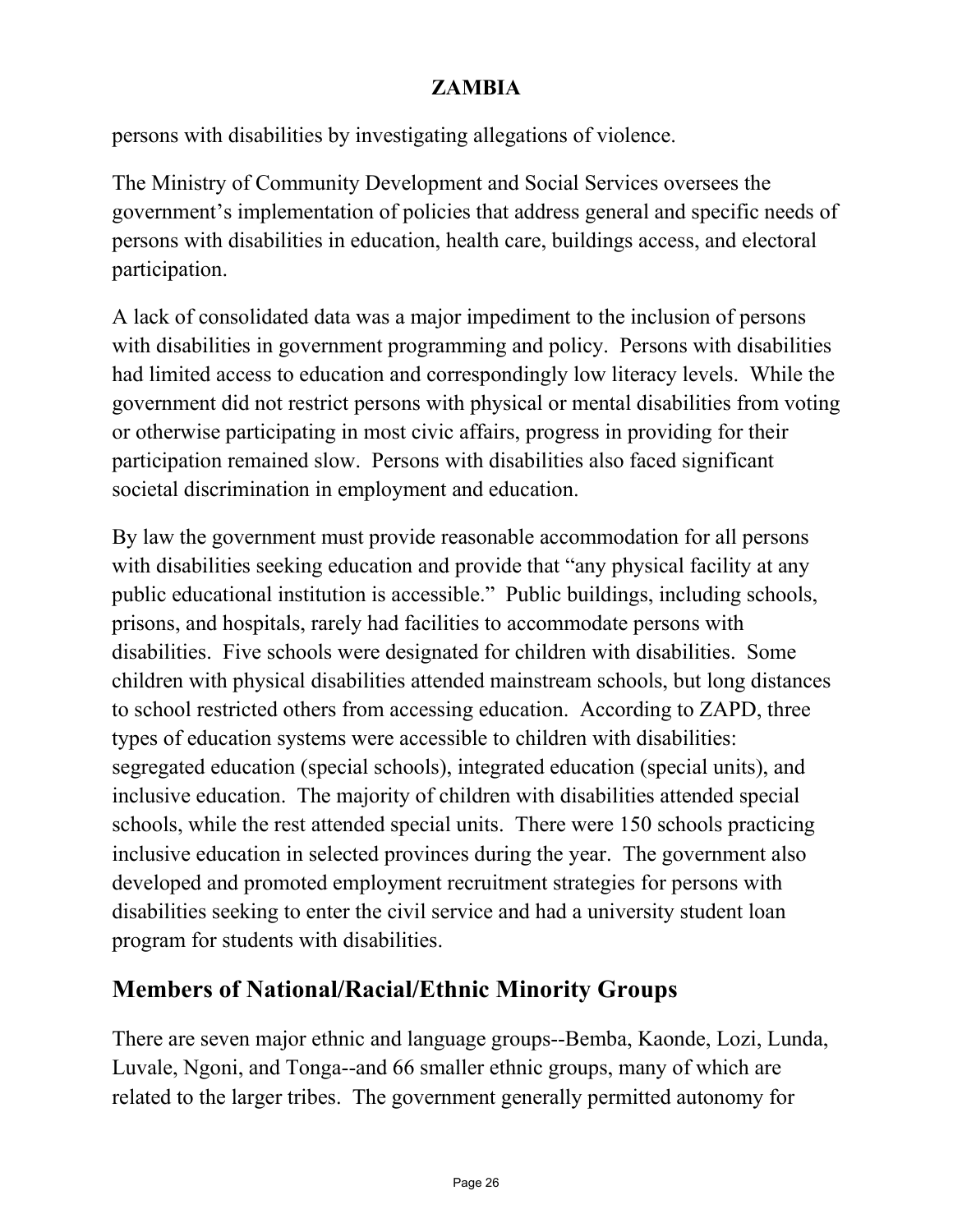ethnic minorities and encouraged the practice of local customary law. Some political parties maintained political and historical connections to tribal groups and promoted their interests. Trends towards regionalism and tribalism that marred the 2016 general election contributed to divisions among tribal groups.

The government grants special recognition to traditional leaders nationwide. It does not recognize the 1964 Barotseland Agreement that granted the Lozi political autonomy and was signed by the United Kingdom, Northern Rhodesia, and the Barotse Royal Establishment immediately prior to the country's independence. Some Lozi groups continued to demand official recognition of the Barotseland Agreement, while others pushed for independence.

### **Acts of Violence, Criminalization, and Other Abuses Based on Sexual Orientation and Gender Identity**

The law criminalizes consensual same-sex sexual activity, and penalties for conviction of engaging in "acts against the order of nature" are 15 years' to life imprisonment. Conviction of the lesser charge of gross indecency carries penalties of up to 14 years' imprisonment. The government continued to reject calls to recognize and protect lesbian, gay, bisexual, transgender, and intersex (LGBTI) rights. In September 2019 while attending the 74th Session of the UN General Assembly, the president reiterated that LGBTI rights "cannot be replicated in Zambia because they are a taboo" in local culture. The government enforced laws against same-sex sexual activity and did not address societal discrimination against LGBTI persons. In November 2019 the Lusaka High Court upheld the convictions of two Kapiri Mposhi gay men for consensual same-sex sexual conduct and sentenced them to the mandatory minimum sentence of 15 years' imprisonment. In May the president pardoned the two men along with other inmates released as a COVID-19-induced health measure reducing prison overcrowding.

Societal violence against persons based on gender identity and sexual orientation occurred. LGBTI persons in particular were at risk of societal violence due to prevailing prejudices, misperceptions of the law, lack of legal protections, and inability to access health-care services. Most politicians, media figures, and religious leaders expressed opposition to basic protections and human rights for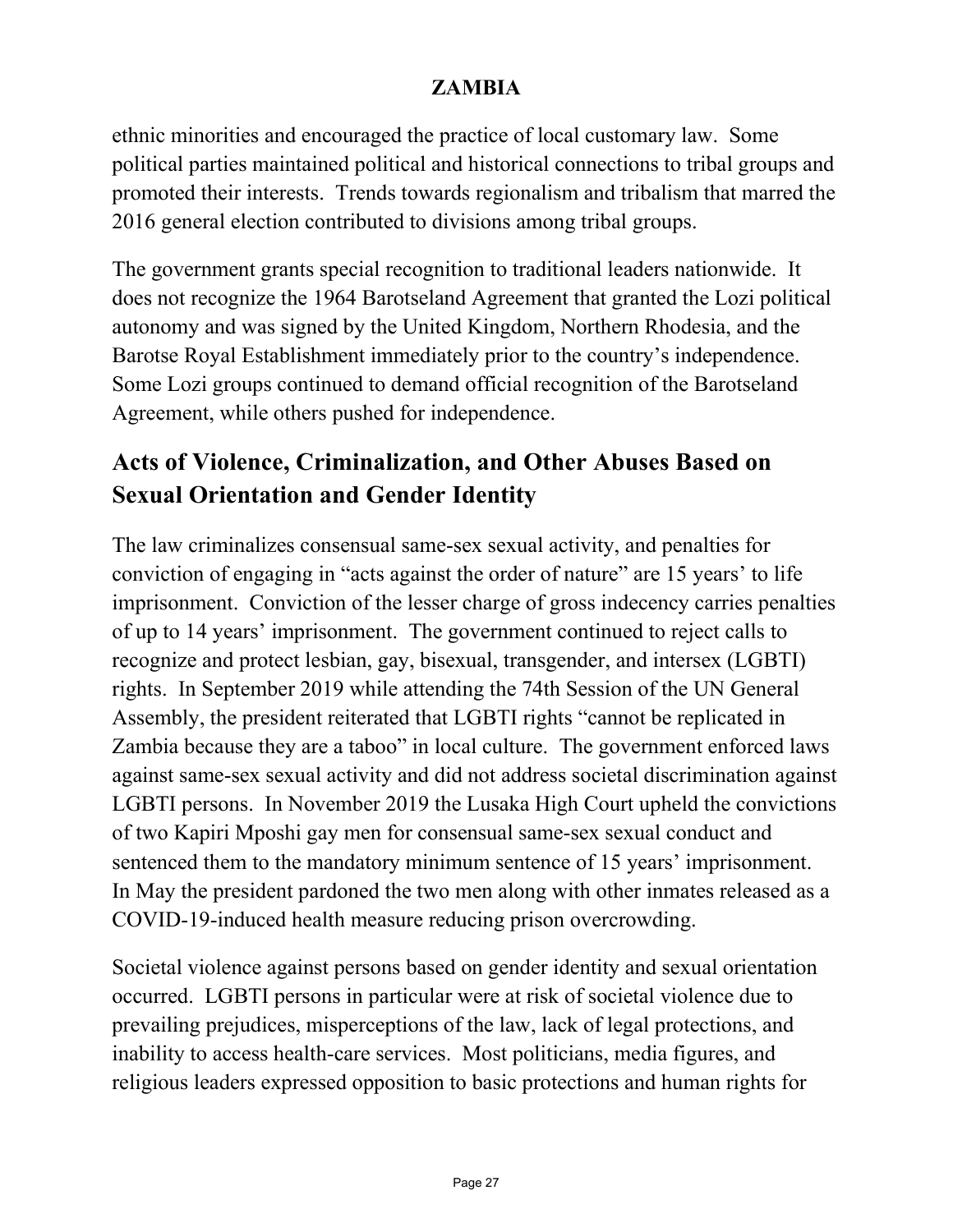LGBTI persons and same-sex marriage.

According to LGBTI advocacy groups, societal violence against LGBTI persons occurred, as did discrimination in employment, housing, and access to education and health care. LGBTI groups reported frequent harassment of LGBTI persons and their families, including threats via text message and email, vandalism, stalking, and outright violence. Freedom of expression or peaceful assembly on LGBTI issues remained nonexistent.

### **HIV and AIDS Social Stigma**

The government actively discouraged discrimination against persons with HIV/AIDS. Most employers adopted nondiscriminatory HIV/AIDS workplace policies. Training of the public sector, including the judiciary, on the rights of persons with HIV/AIDS increased public awareness and acceptance, but societal and employment discrimination against such individuals persisted. The government continued to make progress in changing entrenched attitudes of discrimination against persons with HIV/AIDS.

# **Section 7. Worker Rights**

## **a. Freedom of Association and the Right to Collective Bargaining**

The law provides for the right of most workers to form and join independent unions, conduct legal strikes, and bargain collectively. Statutory restrictions regulate these rights; the government has discretionary power to exclude certain categories of workers from unionizing, including prison staff, judges, court registrars, magistrates, and local court justices. The law also requires the registration of a trade union with the Ministry of Labor and Social Security, which may take up to six months. The ministry has the power to refuse official registration on arbitrary or ambiguous grounds.

No organization may be registered as a trade union unless its application is signed by at least 50 employees or such lesser number as may be prescribed by the Minister of Labor and Social Security. With some exceptions, a trade union may not be registered if it claims to represent a class of employees already represented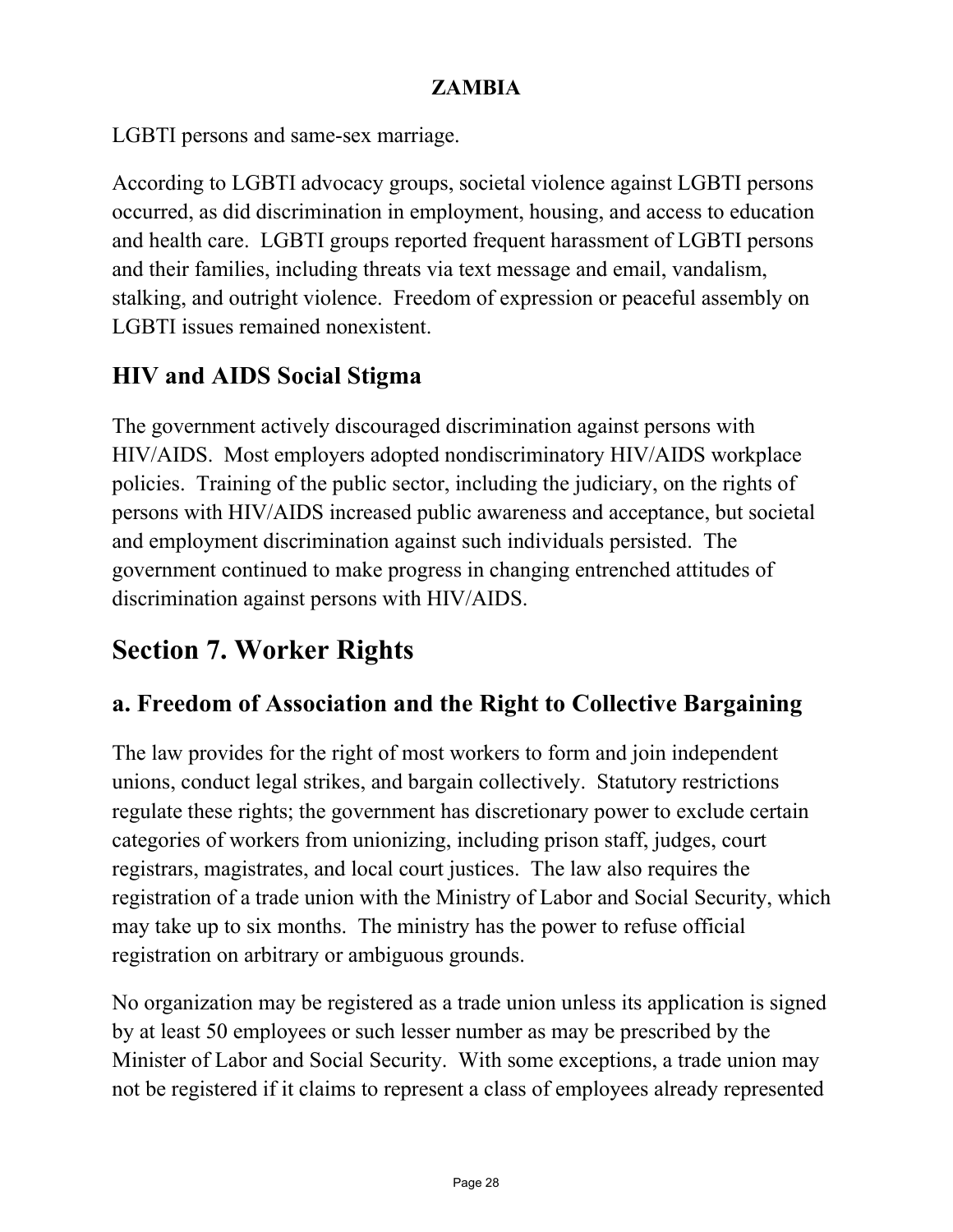by an existing trade union. Unions may be deregistered under certain circumstances, but the law provides for notice, reconsideration, and right of appeal to an industrial relations court.

The government, through the Ministry of Labor and Social Security, brokers labor disputes between employers and employees. Casualization and unjustifiable termination of employment contracts is illegal. The law defines a casual employee as an employee engaged for less than a day.

In cases involving the unjustified dismissal of employees, the Ministry of Labor and Social Security settles disputes through social dialogue, and any unresolved cases are sent to the Industrial Relations Division of the High Court. Penalties were not commensurate with those for other similar violations. The law also provides a platform for employers, workers, and government to discuss matters of mutual interest through the Tripartite Consultative Labor Council.

The law provides for collective bargaining. In certain cases, however, either party may refer a labor dispute to a court or for arbitration. The International Labor Organization raised concerns the law did not require the consent of both parties involved in the dispute for arbitration. The law also allows for a maximum period of one year for a court to consider the complaint and issue a ruling. Collective bargaining agreements must be filed with the commissioner and approved by the minister before becoming binding on the signatory parties.

With the exception of workers engaged in a broadly defined range of essential services, the law provides for the right to strike if all legal options are first exhausted. The law defines essential services as fire departments, the mining sector, sewage removal, and any activity relating to the generation, supply, or distribution of electricity and water. Employees in the defense force and judiciary as well as police, prison, and intelligence service personnel are also considered essential. The process of exhausting the legal alternatives to a strike is lengthy. The law also requires a union to notify employers 10 days in advance of strike action and limits the maximum duration of a strike to 14 days. If the dispute remains unresolved, it is referred to the court. The government may stop a strike if the court finds it is not "in the public interest." Workers who engage in illegal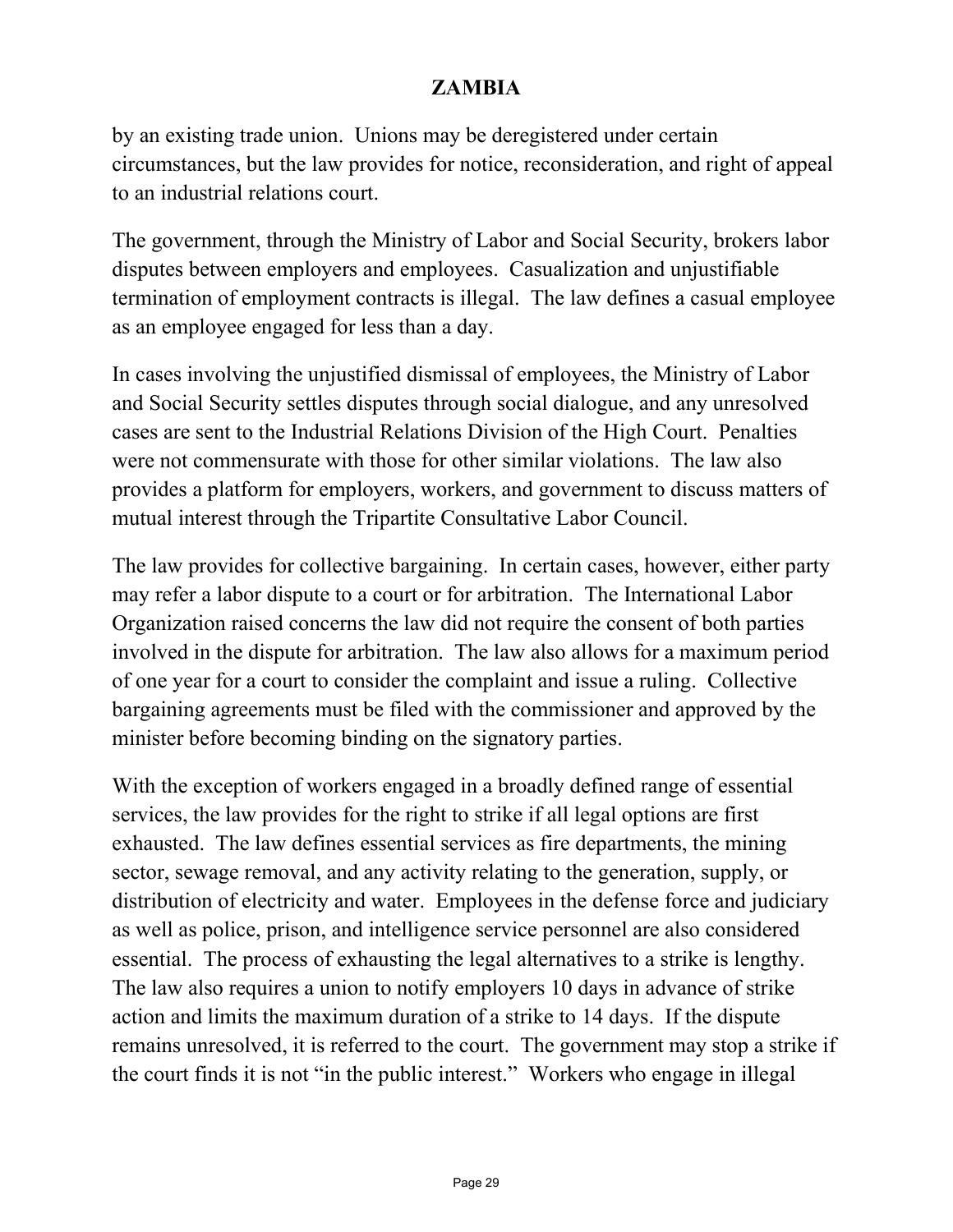strikes may be dismissed by employers.

The law prohibits antiunion discrimination and employer interference in union functions, and it provides for reinstatement and other remedies for workers fired for union activity. Except for workers in "essential services," no other groups of workers are excluded from relevant legal protections. The law covers workers in the informal sector but is seldom applied. Administrative judicial procedures were subject to lengthy delays and appeals.

The government did not effectively enforce the law. Penalties for employers were not commensurate with those for similar violations and were not effectively enforced. During the year the government interfered with the administrative affairs of trade unions. In February the Ministry of Labor and Social Security terminated the recognition agreement between the University of Zambia and the University of Zambia Lecturers and Researchers Union after the union protested against erratic payment of lecturers' salaries and criticized poor government funding to the university. In August, however, the Lusaka High Court nullified the termination and restored the agreement. Other challenges that constrained effective enforcement included unaligned pieces of legislation, lack of financial capacity to implement programs, and lack of trained officers to enforce legislation.

### **b. Prohibition of Forced or Compulsory Labor**

The law prohibits all forms of forced or compulsory labor. The law authorizes the government to call upon citizens to perform labor in specific instances, such as during national emergencies or disasters. The government also may require citizens to perform labor associated with traditional, civil, or communal obligations.

An employment code passed in 2019 criminalizes all forms of forced or compulsory labor. Penalties for conviction of violations range from a fine, up to two years' imprisonment, or both. Penalties were commensurate with those for similar violations.

The government did not effectively enforce the law. While the government investigated cases involving a small number of victims, it did not investigate more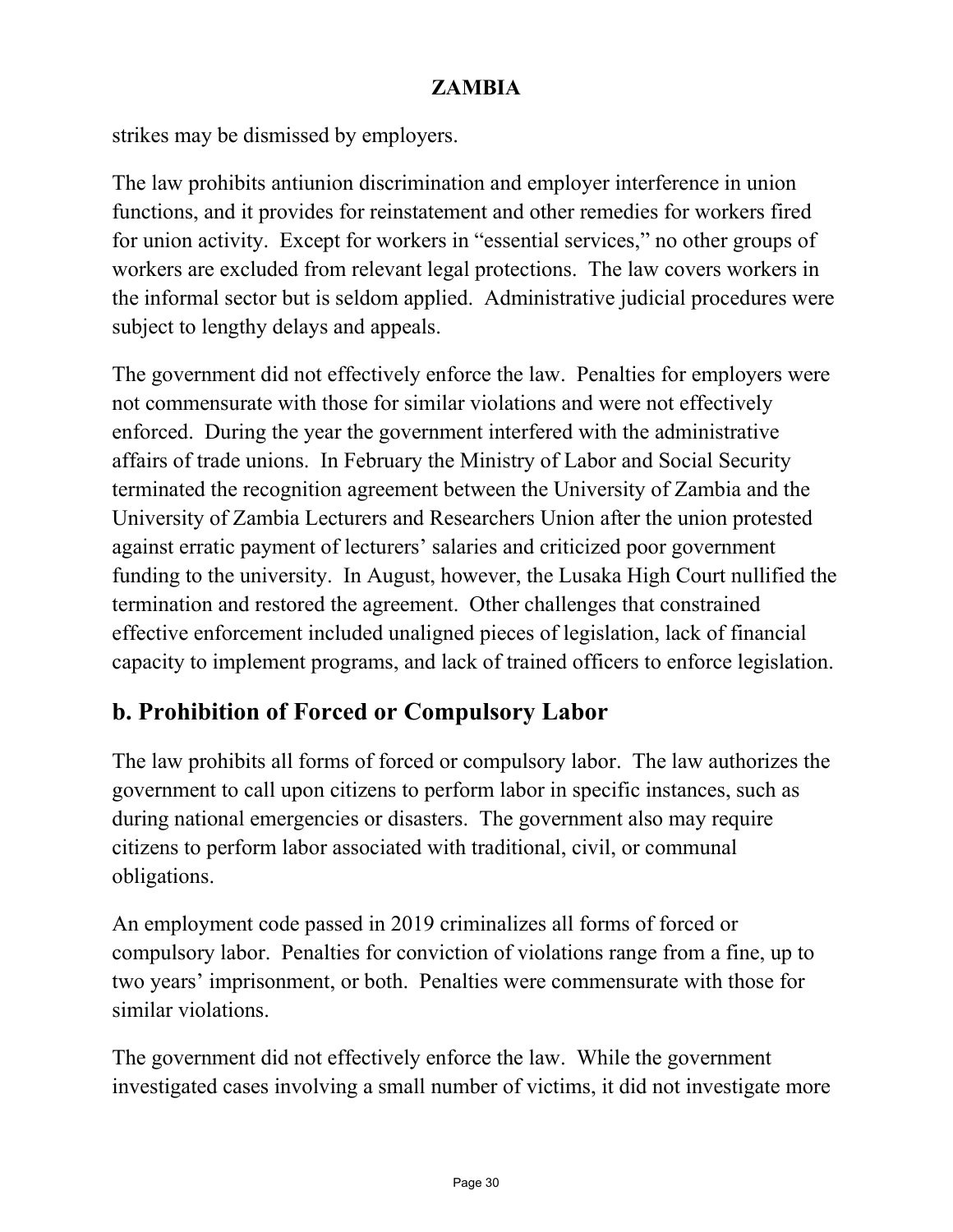organized trafficking operations potentially involving forced labor in the mining, construction, and agricultural sectors. According to the Zambia Congress of Trade Unions (ZCTU), there is no standard system for collecting data on forced labor.

Also see the Department of State's *Trafficking in Persons Report* at [https://www.state.gov/trafficking-in-persons-report/.](https://www.state.gov/trafficking-in-persons-report/)

### **c. Prohibition of Child Labor and Minimum Age for Employment**

The law prohibits all of the worst forms of child labor, but gaps hamper adequate protection of children. The law prohibits the employment of children younger than age 15 at any commercial, agricultural, or domestic worksite or engaging a child in the worst forms of child labor. The employment code consolidates all child-related labor laws into a single law to provide regulations on the employment and education of children. Restrictions on child labor prohibit work that harms a child's health and development or that prevents a child's attendance at school.

The government did not effectively enforce the law in the informal sector, where child labor was prevalent. Resources, inspections, and remediation were inadequate. The law does not stipulate an age for compulsory education, and children who were not enrolled were vulnerable to child labor.

While the labor commissioner enforced minimum age requirements in the industrial sector, where there was little demand for child labor, the government seldom enforced minimum age standards in the informal sector, particularly in artisanal mining, agriculture, and domestic service. Although the government reported a National Child Labor Steering Committee composed of government ministries oversaw child labor activities, the Zambian Federation for Employers, the ZCTU, civil society, and other stakeholders stated the committee was not active during the year. The government collaborated with local and international organizations to implement programs combatting child labor. Because most child labor occurred in the agricultural sector, often on family farms or with the consent of families, inspectors from the Ministry of Labor and Social Security focused on counseling and educating families that employed children. In some cases such work also exposed children to hazardous conditions. Scarcity of financial and human resources, including lack of transportation, hampered the ability of labor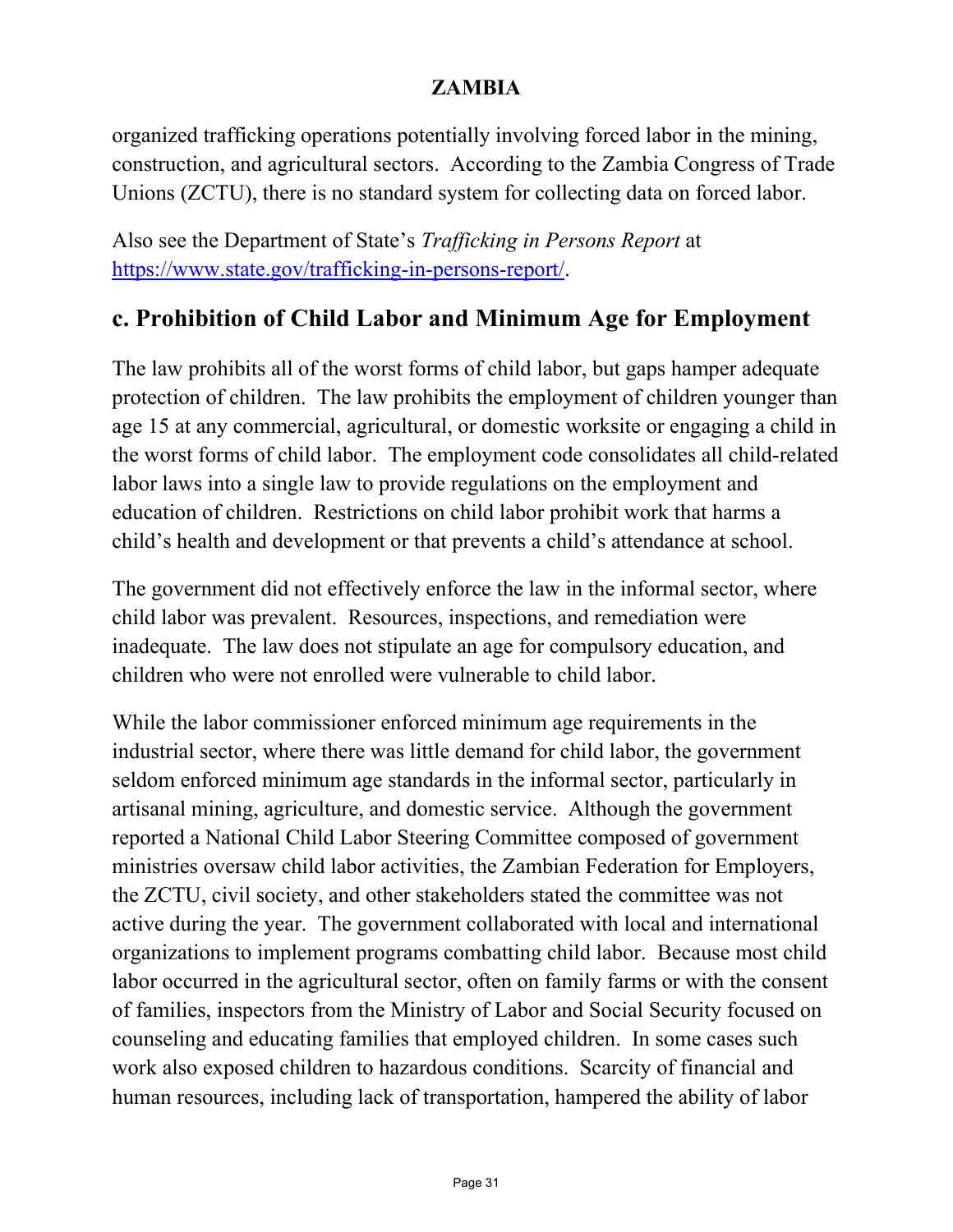inspectors and law enforcement agencies to investigate alleged violations and successfully prosecute cases.

Child labor was prevalent in agriculture, fisheries, domestic service, construction, farming, commercial sexual exploitation (see section 6, Children), quarrying, begging and mining. UNICEF noted discrepancies between the right to education and child labor laws in the country; the employment code allows children ages 13 to 15 legally to be engaged in work, which conflicts with the child's right to education.

Also see the Department of Labor's *Findings on the Worst Forms of Child Labor* at [https://www.dol.gov/agencies/ilab/resources/reports/child-labor/findings,](https://www.dol.gov/agencies/ilab/resources/reports/child-labor/findings) and the Department of Labor's *List of Goods Produced by Child Labor or Forced Labor* at [https://www.dol.gov/agencies/ilab/reports/child-labor/list-of-goods.](https://www.dol.gov/agencies/ilab/reports/child-labor/list-of-goods)

### **d. Discrimination with Respect to Employment and Occupation**

The employment code prohibits employment discrimination on the basis of race, religion, national origin, color, sex, ethnicity, disability, age, or refugee status but does not specifically prohibit such discrimination based on HIV/AIDS status, sexual orientation, or gender identity. Various organizations had policies that protected individuals with HIV/AIDS. Although the employment code provides for maternity leave, it requires a worker be continuously employed for two years before being eligible for such leave. Some NGOs warned the code was likely to have a negative impact on women because potential employers would see hiring them as a financial risk, since the increased maternity leave allowance provides for up to 14 weeks with full pay. The law prohibits termination or imposition of any penalty or disadvantage to an employee due to pregnancy.

The government did not consistently enforce the law. There were reports of discrimination against minority groups. Undocumented migrant workers are not protected by the law and faced discrimination in wages and working conditions.

Discrimination in employment and occupation occurred with respect to gender, disability, sexual orientation, and gender identity. LGBTI persons were at times dismissed from employment or not hired because of their sexual orientation or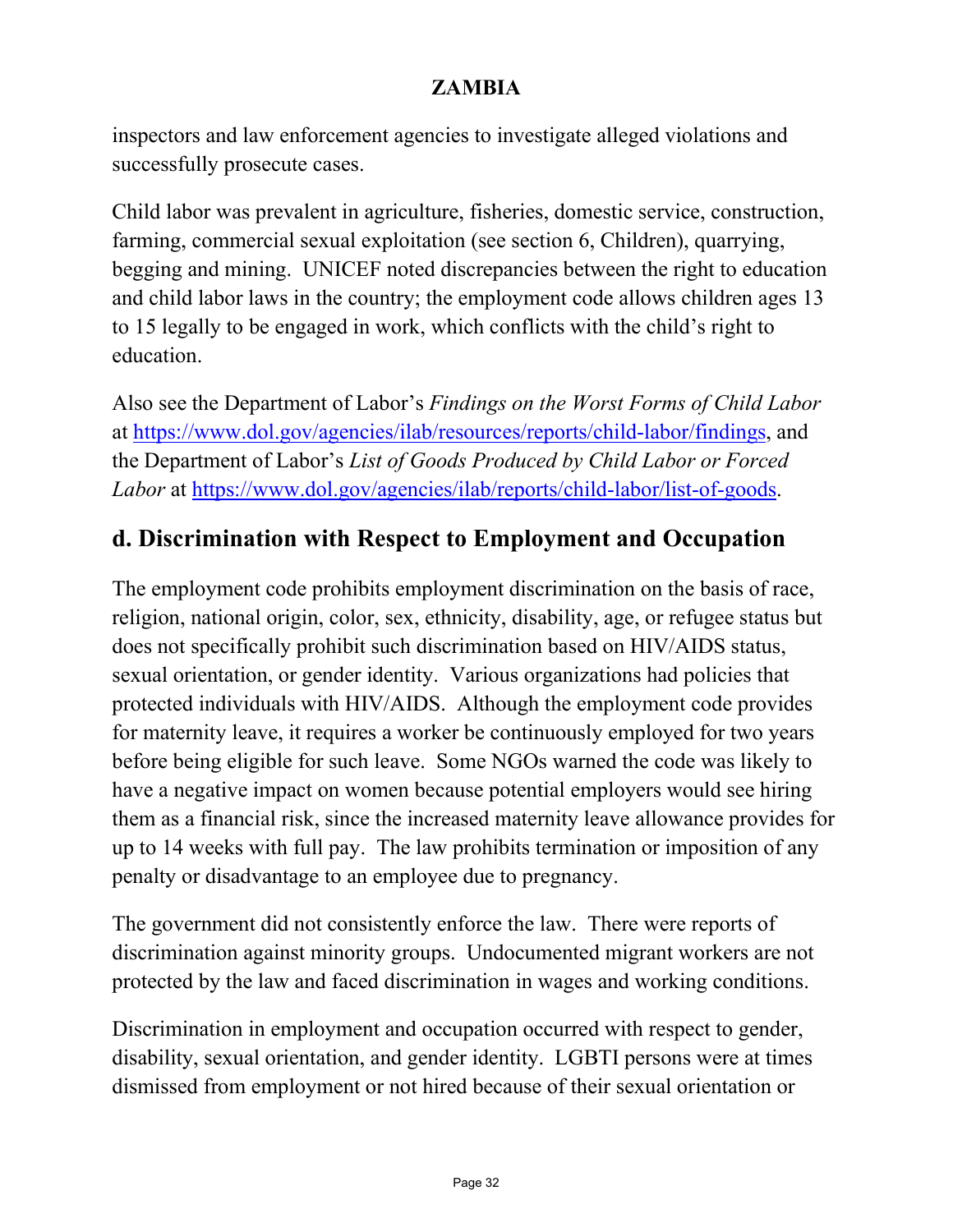gender identity. Women's wages lagged behind men's, and training opportunities were less available for women. Women were much less likely to occupy managerial positions. Persons with disabilities faced significant societal discrimination in employment, education, and access to the workplace.

### **e. Acceptable Conditions of Work**

The law allows the Ministry of Labor and Social Security to set wages by sector; the category of employment determines the minimum wage and conditions of employment. The minimum wage categories, last revised in 2019, at the low end were slightly above World Bank poverty estimates for a lower-middle income country but lower than the Basic Needs Basket. Before an employee commences employment or when the nature of employment changes, an employer is required to explain employee conditions of employment, including with regard to wages. For unionized workers, wage scales and maximum workweek hours were established through collective bargaining. Almost all unionized workers received salaries considerably higher than the nonunionized minimum wage. Penalties for violations of wage and hour laws were commensurate with those for similar violations.

According to the law, the normal workweek should not exceed 48 hours. The standard workweek is 40 hours for office workers and 45 hours for factory workers. There are limits on excessive compulsory overtime, depending on the category of work. The law provides for overtime pay. Employers must pay employees who work more than 48 hours in one week (45 hours in some categories) for overtime hours at a rate of 1.5 times the hourly rate. Workers receive double the rate of their hourly pay for work done on a Sunday or public holiday. The law requires that workers earn two days of annual leave per month without limit.

The law regulates minimum occupational safety and health (OSH) standards in industry. According to Workers Compensation Fund Control Board and the Ministry of Labor and Social Security, government OSH standards are appropriate for the main industries. The law places on both workers and experts the duty to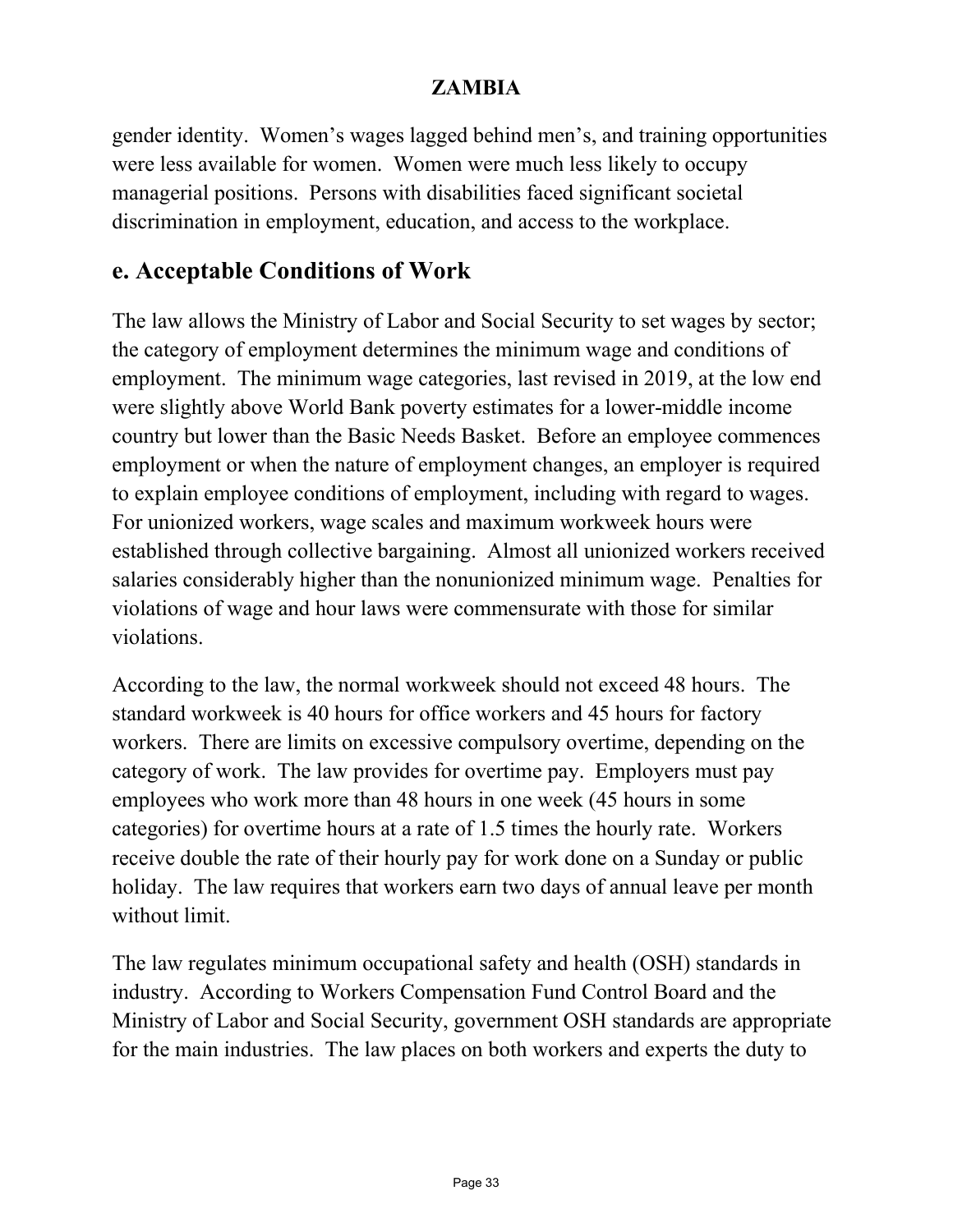identify unsafe situations in a work environment.

The government did not consistently enforce the law. Inspection was inadequate and did not extend to the informal sector. Safety and health standards were only applied in certain sectors of the formal economy. According to the ZCTU, compliance levels to standardized overtime pay were low due to insufficient enforcement.

During the year media reported incidents of Chinese-owned firms forcing workers into quarantine to prevent the spread COVID-19 among them. For example, the state-run newspaper *Zambia Daily Mail* reported that in May, five workers at the Chinese Dafa Construction Company in Chongwe were quarantined at their worksite for two months. One of the five workers stated, "We have not been to our homes, and it is against our wish. We eat well, but our employers don't allow us to go to our homes saying we will contract COVID 19" if we leave. Additionally, the Chinese-owned truck assembly factory Delta, allegedly quarantined six Zambian workers by force in a container as a measure to prevent the spread of COVID-19.

The Ministry of Labor and Social Security shut down two other Chinese companies for violating labor laws by quarantining their workers in unventilated rooms for two months. According to labor reports, Chueng Zhu Hardware detained 15 workers for more than two months without pay, Louise Investment Limited had 13 employees locked up in a single room, and another Chinese store, Kaikai Hardware, locked up 12 workers. According to the ZCTU, the effected employees received no overtime pay or additional compensation, the ZCTU reported.

The government engaged with mining companies and took some steps to improve working conditions in the mines. By law workers may remove themselves from situations that endanger health or safety without jeopardy to their employment, but authorities did not effectively protect employees in these situations. Despite these legal protections, workers generally did not exercise the right to remove themselves from work situations that endangered their safety or health, and workers who protested working conditions often jeopardized their employment.

Violations of wage, overtime, or OSH standards were most common in the